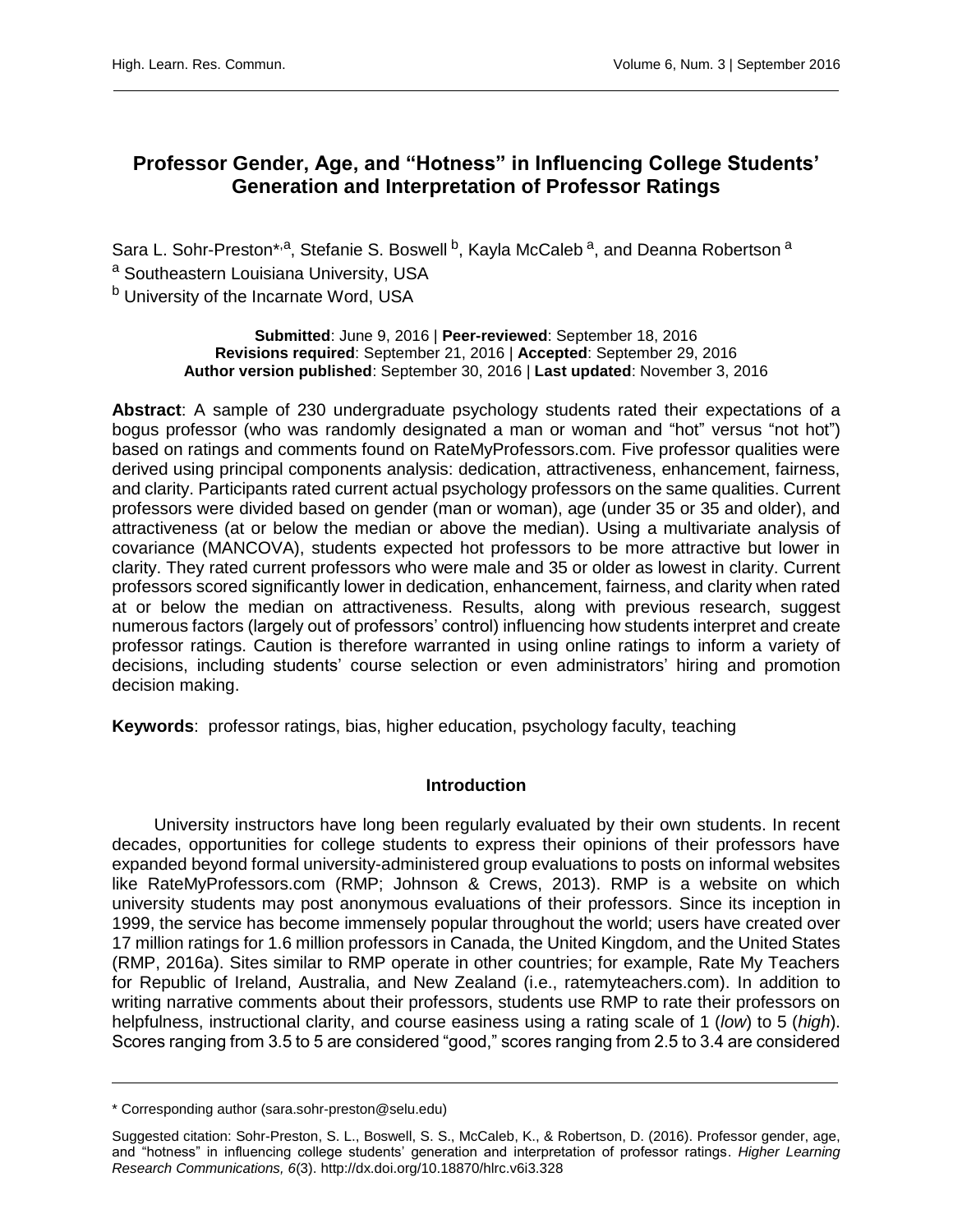"average," and scores ranging from 1 to 2.4 are considered "poor" (RMP, 2016b). Helpfulness and instructional clarity ratings are averaged to produce an overall quality score (RMP, 2016b). Moreover, students also rate professors as "hot" or "not hot"; a chili pepper icon appears on the RMP profile of professors whose aggregate hot ratings exceed their not-hot ratings (RMP, 2016c). While RMP does not explicitly state that the chili pepper icon represents a professor's physical attractiveness, many assume this to be true (Landry, Kurkul, & Poirier, 2010).

The impetus for RMP and similar websites is to provide students with a forum to exchange information about their professors and courses (RMP, 2016a). Given that the results of universityadministered teaching evaluations are typically inaccessible to students (Kindred & Mohammed, 2005), RMP offers students a publically available platform for the sharing of course and professor data. By providing potential students with otherwise inaccessible ratings from former students (Kindred & Mohammed, 2005), those considering the professor may inform their enrollment choices in hope of receiving a higher quality college education (Davison & Price, 2009; Johnson & Crews, 2013). Not surprisingly, concerns have been voiced about potential bias in online ratings, and many professors doubt the utility of sites like RMP for students truly seeking a higher quality education (Boswell, 2016; Davison & Price, 2009).

Professors cite several sources of concern regarding the validity of RMP ratings (e.g., Davison & Price, 2009; Hartman & Hunt, 2013; Sonntag, Bassett, & Snyder, 2009). First, there is no guarantee that ratings have actually been posted by former students of the professor (Johnson & Crews, 2013; Montell, 2006; Otto, Sanford, & Ross, 2008; Timmerman, 2008). For example, the first and second authors both have at least once been rated on RMP for classes they have never taught, possibly a result of students not correctly remembering the names of the actual instructors. While instances such as this may produce laughter and seem fairly harmless, more alarming cases have been recorded involving negative postings made by rivals or disgruntled colleagues instead of students (see Carnevale, 2006). Second, even when postings are crafted by actual students, concerns remain about the validity of such postings as reflections of teaching quality or as windows into what potential students may expect from taking a class with a particular professor (Legg & Wilson, 2012). For example, students self-selecting to participate in RMP posting may harbor deeply felt or extreme views and may not represent a professor's general student body (Boswell, 2015; Legg & Wilson, 2012). Further concerns exist about possible biasing factors shaping how online professor ratings are both interpreted and created.

The purpose of the current investigation was to examine potential sources of bias in both interpreting and posting online professor ratings. It should be noted that there is evidence for a variety of sources of bias in university-administered teaching evaluations (which would presumably involve fewer concerns about the identity of the evaluator than RMP-type postings). For example, university-administered teaching evaluations may be subject to bias from whether the evaluated course is required versus elective (Divoky & Rothermel, 1988; Feldman, 1978; Patrick, 2011; Petchers & Chow, 1988; Scherr & Scherr, 1990), whether the course is higher level versus lower level (Goldberg & Callahan, 1991; Moritsch & Suter, 1988; Patrick, 2011), and whether it is a humanities or social sciences course versus a math or science course (Cashin, 1992; Patrick, 2011). Students' perceptions of the instructor's personality characteristics or interaction style also impact evaluations, which could reflect influence on actual quality of teaching or on more peripheral features like likability (Ahmadi, Helms, & Raiszadeh, 2001; Clayson & Sheffet, 2006; Feldman, 1986; Hart & Driver, 1978; Jenkins & Downs, 2001; Patrick, 2011; Widmeyer & Loy, 1988; R. Wilson, 1998). Moreover, other teaching-irrelevant qualities such as style of dress (Eadie, 1996; Sebastian & Bristow, 2008), formality of name (e.g., title and last name versus first name; Sebastian & Bristow, 2008), and ability to be entertaining (Gotlieb, 2011) affect students' evaluations of professors. These teaching-irrelevant qualities exert such an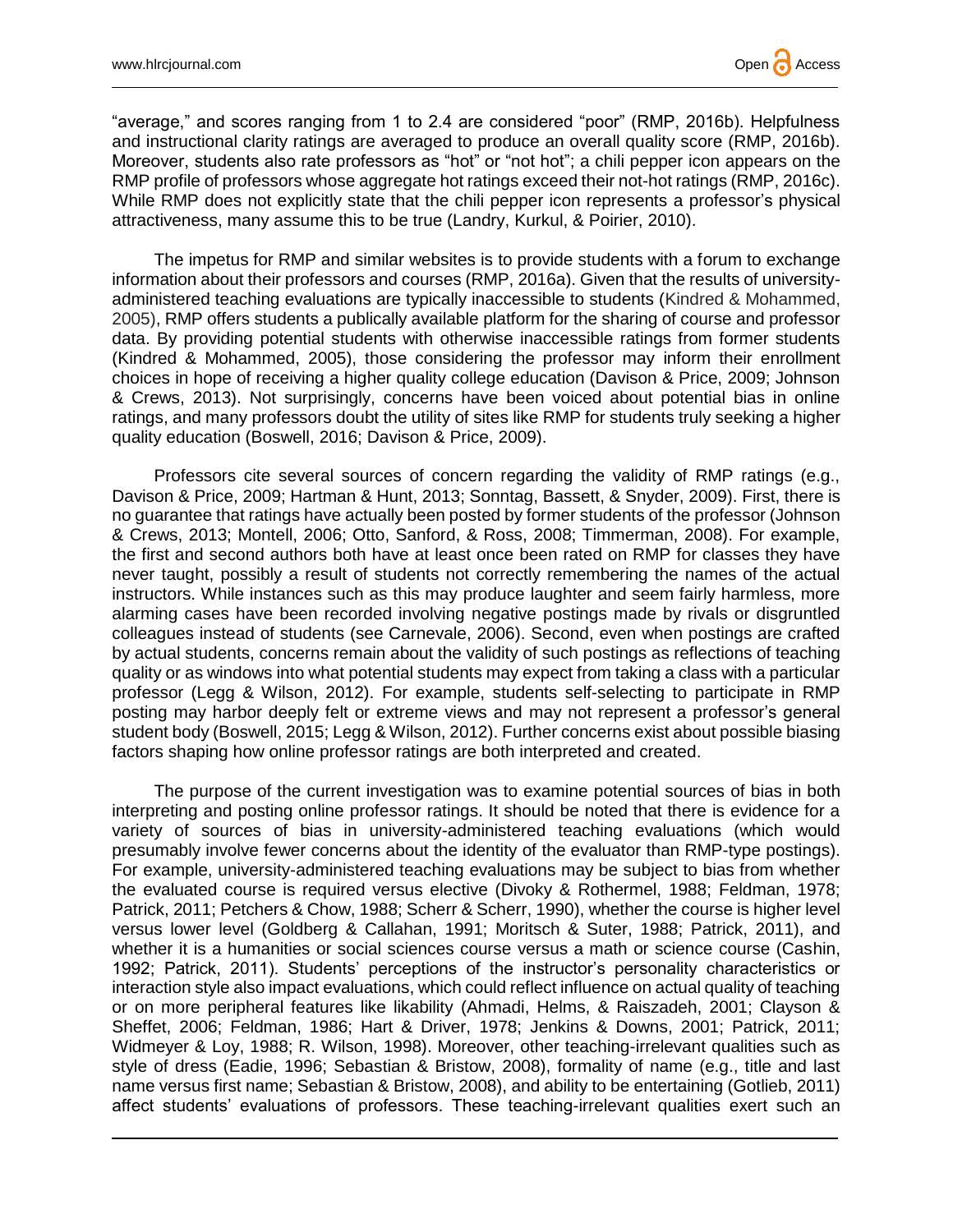influence upon professors' evaluations that it is possible for students to predict how a professor will be evaluated simply by watching a muted video clip of the professor; entertaining individuals, even with no demonstrated knowledge of the topic, benefit from bias and receive higher teaching evaluations (Ambady & Rosenthal, 1993).

Given that RMP provides students with a similar opportunity to offer opinions of professors, it is likely that RMP ratings will be affected by the same sources of bias that affect their universityadministered counterparts. Moreover, the lack of quality control (Johnson & Crews, 2013) inherent in ratings on RMP and similar sites likely allows for additional sources of bias to shape the content of ratings, for example, course easiness (Felton, Koper, Mitchell, & Stinson, 2008; Felton, Mitchell, & Stinson, 2004) and professor race (Reid, 2010).

Investigating potential sources of bias or distortion of online professor ratings is particularly important because, while RMP presents itself as an entertainment site, its data is commonly used for numerous purposes well beyond pure entertainment (Landry et al., 2010). Research has demonstrated that many students use such sites before signing up for classes with specific professors (Hossain, 2009), and exposure to online professor ratings may actually influence students' expectations and motivations for their own performance in a course (Edwards, Edwards, Qing, & Wahl, 2007; Edwards, Edwards, Shaver, & Oaks, 2009). Exposure to positive or negative online ratings has even been shown to influence students' teaching evaluations of an actual classroom lecture (Lewandowski, Higgins, & Nardone, 2012). Moreover, RMP evaluations may influence students' in-class behaviors such as notetaking and participation in class discussions and activities (Kowai-Bell, Guadagno, Little, Preiss, & Hensley, 2011). Taken together, these findings suggest that RMP content may exert a significant influence upon students' learning and academic achievement.

In addition to its effects on students, RMP's consequences also extend to institutions and professors. For example, RMP scores and narrative comments at least partially contribute to some college rankings (Howard, 2014; Johnson & Crews, 2013) as well as promotion and hiring decisions (Johnson & Crews, 2013; Montell, 2006; Pannapacker, 2007). Professors, too, appear affected by online rating content in terms of their affect and self-efficacy, and the effects do not differ from those of reading more respected university-administered student evaluations of teaching (Boswell, 2016). Past research regarding targeted possible influences on interpretation and generation of online professor ratings will be described in detail below.

#### **Gender of Professor**

Gender expectations may lead students to interpret professor ratings or rate professors differently based on whether they are men or women. Prior research has indicated that college students tend to rate men professors more favorably than women professors (Abel & Meltzer, 2007; Basow & Silberg, 1987; Joye & Wilson, 2015). This bias extends even to the online classroom, where students and professors do not interact in person. For example, assistant instructors, working under both a stereotypically male and stereotypically female pseudonym, were evaluated more favorably when using the male identity (MacNell, Driscoll, & Hunt, 2015). Other research has revealed, however, that a main effect of professor gender is likely best interpreted within the context of additional moderating factors. For example, college students evaluate women professors more harshly when they do not conform to gender-based expectations of helpfulness and flexibility (Bennett, 1982), and women are evaluated more severely than men when they have high grading standards and teach academically rigorous courses (Sinclair & Kunda, 2000). Other research has suggested that student raters interpret professor qualities differently when rating men versus women, attributing lack of clarity to low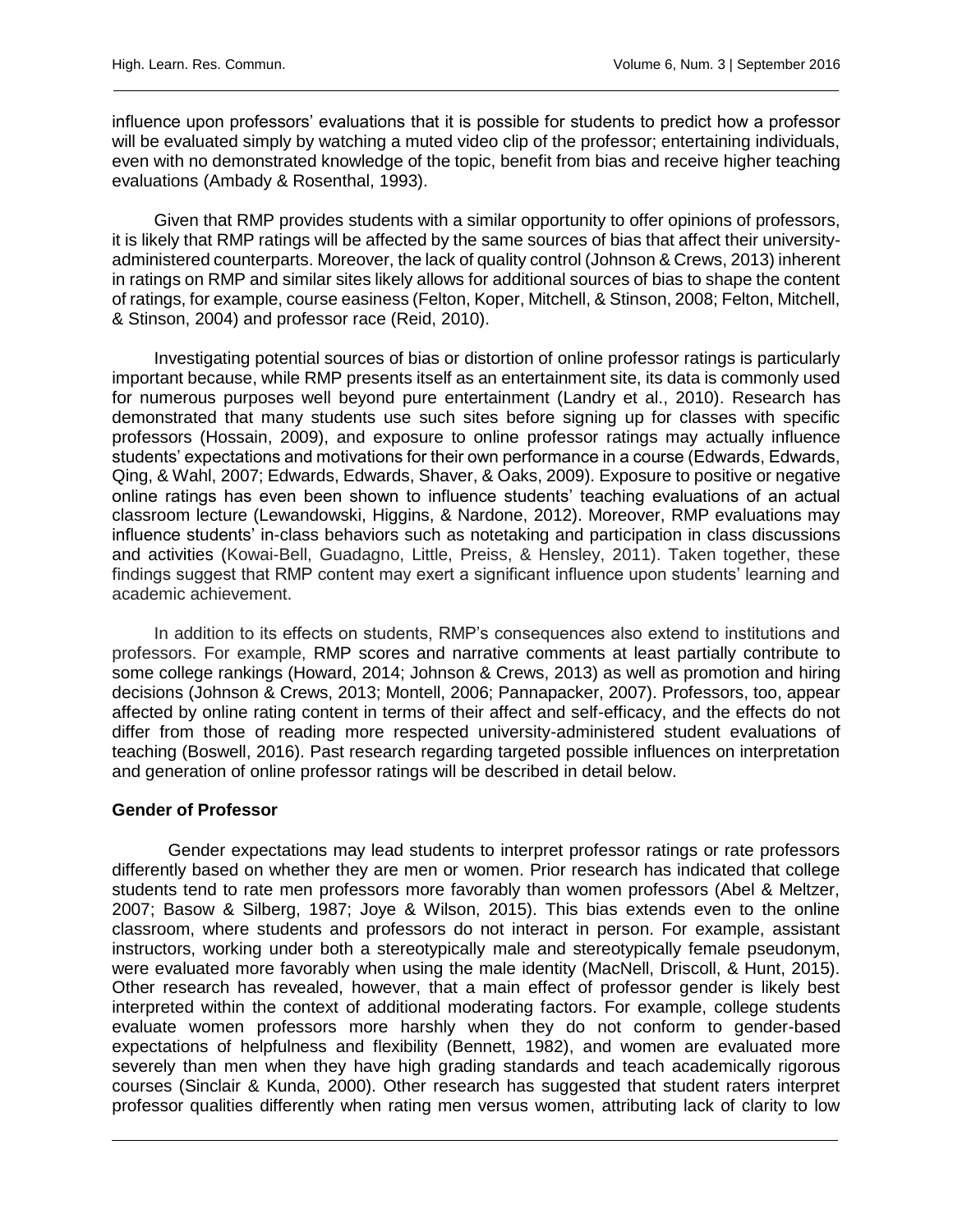effort from men professors but low ability in women professors (Stuber, Watson, Carle, & Staggs, 2009). Furthermore, students rating a supposed applicant for a university teaching position appear to expect different qualities from men versus women applicants (Burns-Glover & Veith, 1995). Based on this body of findings, the following hypotheses were included:

*Hypothesis 1:* College students' interpretations of online professor ratings will differ by professor gender (whether the professor is described as a man versus a woman).

*Hypothesis 2:* College students will rate their own professors differently depending on whether they are a man versus a woman.

### **Age of Professor**

In addition to evidence for gender bias, studies indicate a professor's age also affects students' evaluations of teaching (Bianchini, Lissoni, & Pezzoni, 2013; Feldman, 1983; Kinney & Smith, 1992). For example, Arbuckle and Williams (2003) demonstrated that students would evaluate a lecture more positively if they were led to believe that it was delivered by a young (i.e., under 35) man, supporting the notion that students expect college professors to be or at least resemble younger men (Messner, 2000). Moreover, in an analysis of RMP ratings, Stonebraker and Stone (2015) found that elevated age negatively affects students' ratings of professors' teaching; these effects begin as early as professors' mid-forties. Other recent findings also indicate that students rate older professors most harshly (Joye & Wilson, 2015; J. Wilson, Beyer, & Monteiro, 2014; Zabaleta, 2007), possibly because of the professors' dissimilarity to students who are typically in their late teens or early twenties (Gehrt, Louie, & Osland, 2015). The following hypotheses were generated from this evidence supporting a potential main effect of professor age and, based on the findings of Arbuckle and Williams (2003), a moderating effect of professor gender on this age effect:

*Hypothesis 3:* College students will rate their own professors differently depending on whether they are under 35 versus 35 or older.

*Hypothesis 4:* Professor age and gender will interact in influencing students' evaluations of their own professors.

While college students may interpret online professor ratings differently depending on whether the professor is described as younger versus older, this hypothesis was not tested in the current study. This was largely because of concerns that online comments on professor rating sites do not often include information regarding professor age.

## **The Chili Pepper (or "Hotness")**

Past studies also have indicated that professors higher in hotness (defined in various ways, but generally encompassing students' subjective appraisal of professors' physical features) are perceived more positively than those lacking hotness (Bonds-Raacke & Raacke, 2007; Buck & Tiene, 1989; Felton et al., 2004; Felton et al., 2008; Freng & Webber, 2009; Hamermesh & Parker, 2005; Liu, Hu, & Furutan, 2013; Riniolo, Johnson, Sherman, & Misso, 2006; Romano & Bordieri, 1989). Teaching at the college level may represent one of the countless situations in which people attribute higher degrees of socially desirable traits to attractive people but not less attractive individuals (Dion, Berscheid, & Walster, 1972), often summarized with the phrase "what is beautiful is good" (Eagly, Ashmore, Makhijani, & Longo, 1991, p. ●●●).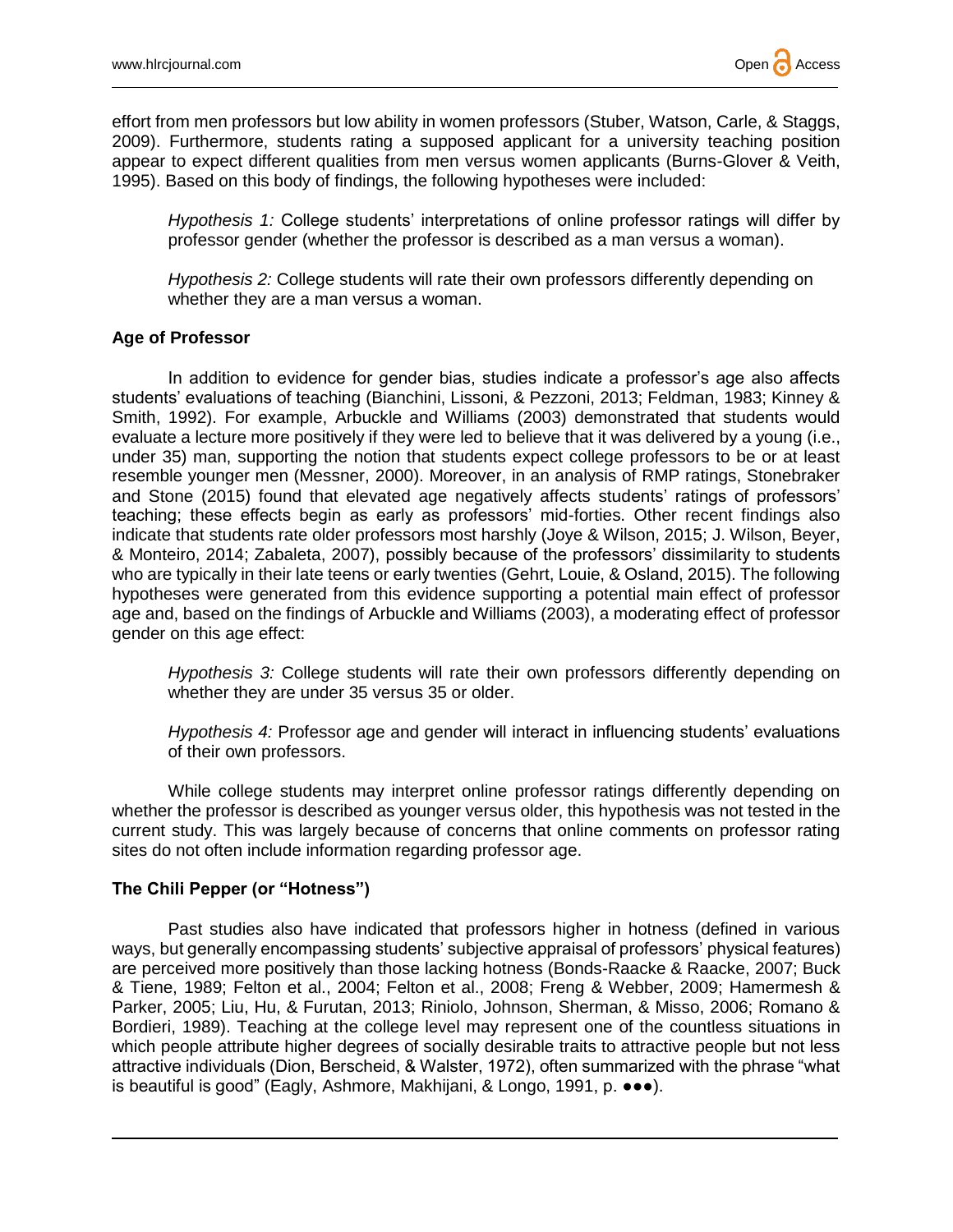RMP provides information on hotness with the chili pepper feature. Professors with a chili pepper are hot; professors without a chili pepper lack hotness (RMP, 2016c). Research on the effects of the dichotomous chili pepper feature has yielded mixed results; some studies indicate little influence on perceptions of teaching quality (Coladarci & Kornfield, 2007) and even lack of user respect for its meaningfulness (Kindred & Mohammed, 2005), but others demonstrate that professors with a chili pepper receive more favorable ratings (Lawson & Stephenson, 2005). For example, hotness may impact ratings of professors' clarity and helpfulness (Bonds-Raacke & Raacke, 2007). The pool of evidence, while mixed, led the authors to include the following hypotheses:

*Hypothesis 5:* College students will interpret online professor ratings differently depending on whether the professor is noted to be hot or not.

*Hypothesis 6:* College students will rate current professors differently depending on how physically attractive they find them.

Given the evidence for self-reported females rating their instructors differently than selfreported males (Burns-Glover & Veith, 1995; Kohn & Hatfield, 2006), exhibiting preference for professors of the same gender (Gehrt et al. 2015) and being more influenced by hotness in evaluating professors (Liu et al., 2013), all hypotheses were tested while controlling for participants' reported sex. Because some have proposed perceived similarity as the driving feature in age effects on professor ratings (Gehrt et al., 2015), participant age was also included as a control variable for both hypotheses addressing professor age.

#### **Method**

#### **Participants**

The convenience sample consisted of 230 college undergraduate students enrolled in introductory psychology and lifespan developmental psychology classes at a public university in the southern United States. Participants were recruited from 18 class sections ranging in size from 40 to 100 students. Professors teaching these sections during the year of study recruitment included six men and six women. Students received course credit for participation; the option to participate in other studies and an alternate assignment were available to students who chose not to participate or did not meet inclusion requirements for this investigation. This study specified that participants must have been 18 years of age or older at the time of participation.

Participants providing their sex (*n* = 228) included 43 males (18.70%) and 185 females  $(80.43\%)$ . The average age was 19.54 years  $(SD = 1.62)$ . The sample was predominantly White (70.00%), with 20.43% African American, 3.91% Hispanic or Latino, 2.61% Asian, and 0.87% Native American, Aleut, or Aboriginal peoples. Participants' self-reported grade point averages were somewhat high (*M* = 3.18; *SD* = .60), averaging in the range of a letter grade of B. The vast majority of participants (91.74%) had previously visited RMP, and 76.50% reported using the site to make decisions about enrolling in classes at least some of the time. Out of the full sample, 218 participants' (41 males, 177 females) data were complete on all proposed covariates and independent and dependent variables and were included in final statistical analyses. The Institutional Review Board reviewed and approved this study prior to recruitment.

#### **Procedure**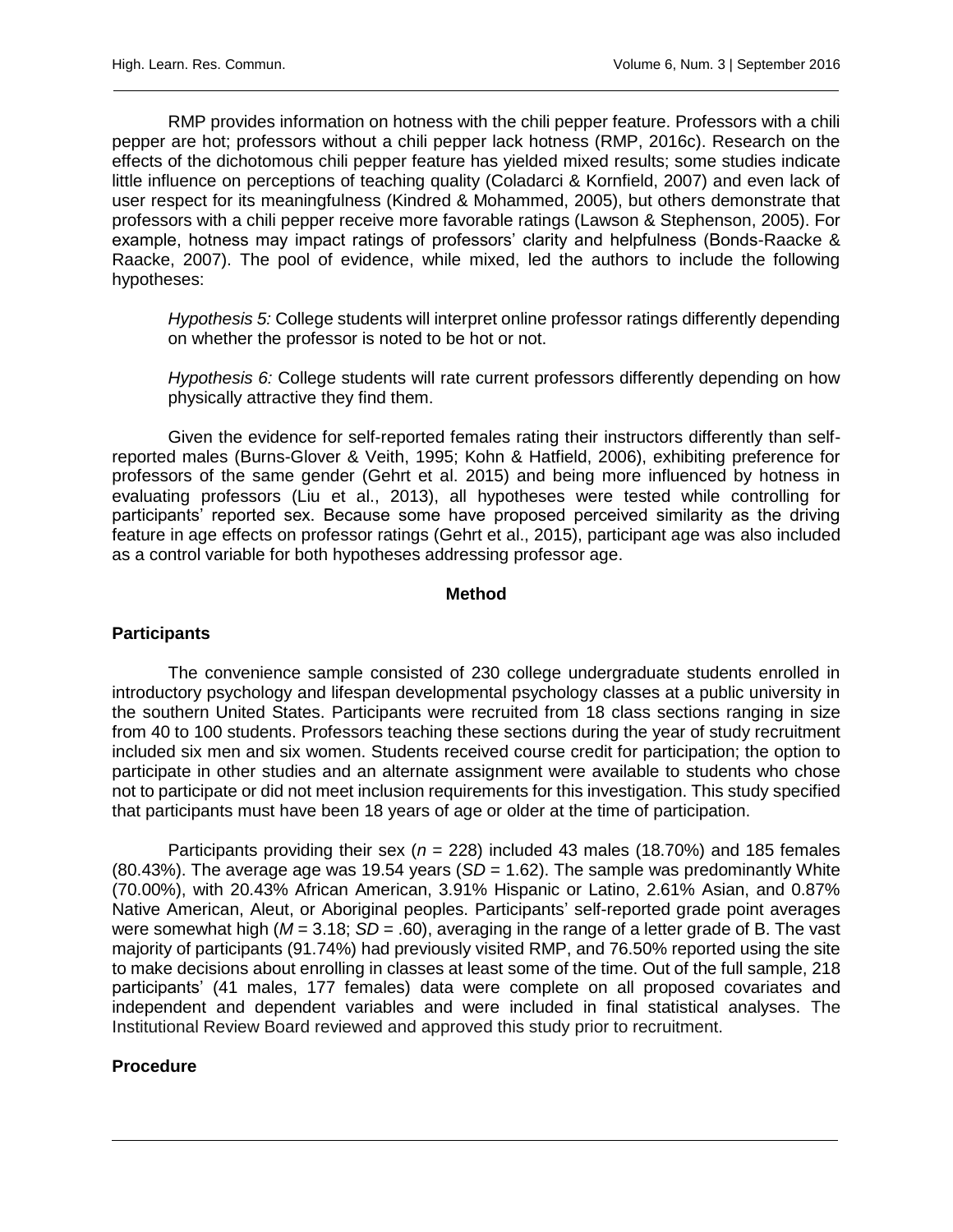Data collection occurred online. Participants accessed the questionnaire using a web link posted by the primary investigator on the psychology department's participant recruitment site. Upon opening the survey, participants were randomly assigned to view one of the different versions of the bogus professor's online rating summary. Before viewing this material and followup questions regarding their expectations of the bogus professor, their ratings of a current actual professor, and demographics, participants initialed an informed consent form. They were required to complete the questionnaires in one session. Instructions stated that participants were allowed to skip any items with which they felt uncomfortable. Participants were assured that all information would be kept confidential and that no responses would be shared with their psychology professors. Data were managed by a graduate research assistant not teaching any psychology classes so as to maintain strict confidentiality.

#### **Measures**

**Demographics.** Participants completed closed-ended items addressing their own sex and race. In addition, they completed open-ended items regarding their own current age and grade point average on a 5-point scale  $(0 = F, 4 = A)$ .

**Previous exposure to RMP.** Participants reported whether they had ever visited RMP (a yes/no item) and how often they made decisions about enrolling in classes based on RMP ratings using a rating scale from 1 (*never*) to 5 (*always or almost always*).

**Perceived demographics of current professor.** Participants were asked how old they believed their current psychology professor to be (*under 35 years old* versus *35 years old or older*) using a closed-ended item. They additionally responded as to whether their current psychology professor was a man or a woman. Out of the full sample of responses, 106 participants reported that their professor was a man, while 115 identified their professor as a woman. In addition, 95 participants perceived their professor to be under 35, and 126 perceived their professor to be 35 or older.

**Interpretation of online professor ratings.** Because the investigators desired to learn more about students' expectations from *and* creation of professor ratings, professor ratings were assessed in two distinct ways. First, to measure students' expectations of a professor based on reading professor ratings, participants read an online rating of a bogus professor and then rated the professor on a series of teaching and personal qualities (see Table 1). The stimulus professor's rating was presented in the format used on RMP; ratings were in the average range for helpfulness (3.2 out of 5) and in the good range for clarity (4.2 out of 5), easiness (4.0 out of 5), and overall quality (3.8 out of 5). The researchers intended the scores to indicate neutral to good quality. Extreme scores were avoided so that the scores themselves would not overwhelmingly command attention. The description also listed whether the professor had a chili pepper to indicate being hot. There were four different versions of the described professor: a woman with no chili pepper, a woman with a chili pepper, a man with no chili pepper, and a man with a chili pepper. The professor was always listed with the intentionally gender-neutral name "Alex Johnson," but pronouns differed between female and male versions.

After reading the bogus RMP listing, participants were asked how often they would predict the professor would display a series of qualities. Items were scaled from 1 (*never or almost never*) to 4 (*always or nearly always*). The items presented (see Table 1) were crafted for the present investigation. The content of the items was generated by the investigators based on frequent content of their own teaching evaluations and online professor ratings. Additionally, students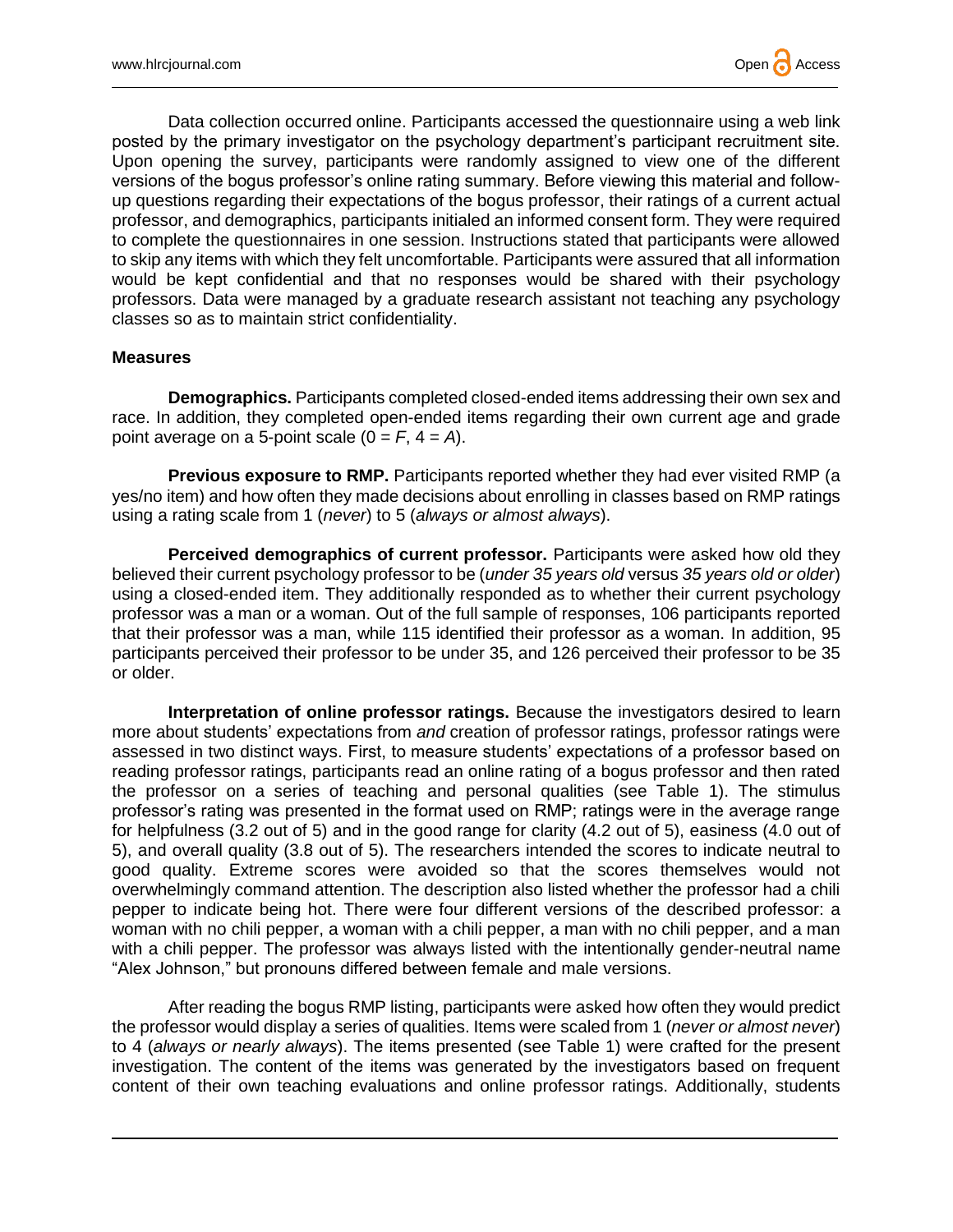enrolled in independent research were asked to contribute any additional items they deemed appropriate.

To examine potential subcategories of teaching qualities, a principal components analysis (PCA) was conducted using promax rotation because items were anticipated to be correlated. The Kaiser–Meyer–Olkin measure of sampling adequacy was .92, and Bartlett's test of sphericity was statistically significant ( $p = .00$ ), indicating the data was suitable for PCA (Field, 2013). Factor loadings obtained from the pattern matrix are summarized in Table 1. The authors employed a criterion of a factor loading of .40 or higher for inclusion of an item in a particular subcategory. The total number of factors or subcategories was determined using the Kaiser criterion of an eigenvalue of at least 1.00 (Field, 2013).

As seen in Table 1, the first factor, *Dedication*, accounting for 36.77% of variance, included items centered on the theme of professors behaving in a professional and respectful manner and conveying general enjoyment of teaching. The second factor, *Attractiveness*, explaining 12.95% of variance, included items about the professor's physical appearance. The third factor, *Enhancement*, accounting for 7.69% of variance, included items referring to enrichment of teaching, what some might label "the little extras" in obtaining and maintaining student interest. Next, the fourth factor, *Fairness*, representing 4.02% of variance, reflected a theme of evenhandedness and consistency in teaching and grading. Finally, the fifth factor, *Clarity*, explaining 3.42% of variance, centered on making oneself understood by students.

|                                            | Factor |                |        |                |        |
|--------------------------------------------|--------|----------------|--------|----------------|--------|
| Item                                       | 1      | $\overline{2}$ | 3      | $\overline{4}$ | 5      |
| Arrives on time                            | .45    | .16            | $-.29$ | .27            | .28    |
| Is helpful                                 | .63    | $-.15$         | $-.02$ | .23            | $-.09$ |
| Is polite to students                      | .67    | .08            | $-.10$ | .26            | $-.22$ |
| <b>Smiles</b>                              | .48    | .23            | .03    | .30            | $-.32$ |
| Knows students by name or face             | .40    | .07            | .18    | .31            | $-.32$ |
| Exhibits respect toward students           | .57    | .03            | $-.08$ | .29            | .14    |
| Appears to be in a good mood               | .70    | .15            | .15    | $-.03$         | $-.14$ |
| Displays confidence                        | .66    | .30            | .08    | $-.22$         | .06    |
| Seems to enjoy teaching                    | .90    | $-.01$         | .03    | $-.26$         | .03    |
| Hands back tests and assignments           | .73    | $-.16$         | .07    | $-.08$         | .17    |
| quickly                                    |        |                |        |                |        |
| Is available outside of class              | .89    | $-.19$         | .04    | $-.16$         | .10    |
| Uses class time discussing relevant topics | .70    | $-.15$         | .12    | $-.06$         | .19    |
| Dresses professionally                     | .12    | .77            | $-.25$ | .11            | .16    |
| Is physically attractive                   | $-.17$ | .96            | .02    | .01            | .04    |
| Is physically fit                          | $-.13$ | .96            | .03    | $-.03$         | .04    |
| Has attractive or appropriate hairstyle    | $-.08$ | .93            | .11    | $-.04$         | .03    |
| Wears flattering clothing                  | .00    | .91            | .09    | $-.04$         | .00    |
| Uses examples from popular culture         | .11    | .07            | .71    | $-.02$         | .09    |
| Shows videos                               | $-.19$ | .02            | .94    | .13            | .02    |
| Performs in-class demonstrations           | .02    | $-.01$         | .84    | .03            | .08    |
| Gives extra credit                         | .33    | $-0.06$        | .46    | .10            | $-.16$ |
| Tells funny jokes                          | .22    | .21            | .55    | $-.23$         | .05    |
| Shares relevant examples in class          | .25    | .02            | .46    | $-.03$         | .25    |
|                                            |        |                |        |                |        |

Table 1. *Summary of Factor Loadings From Principal Components Analysis of Professor Rating Items (Promax Rotation)*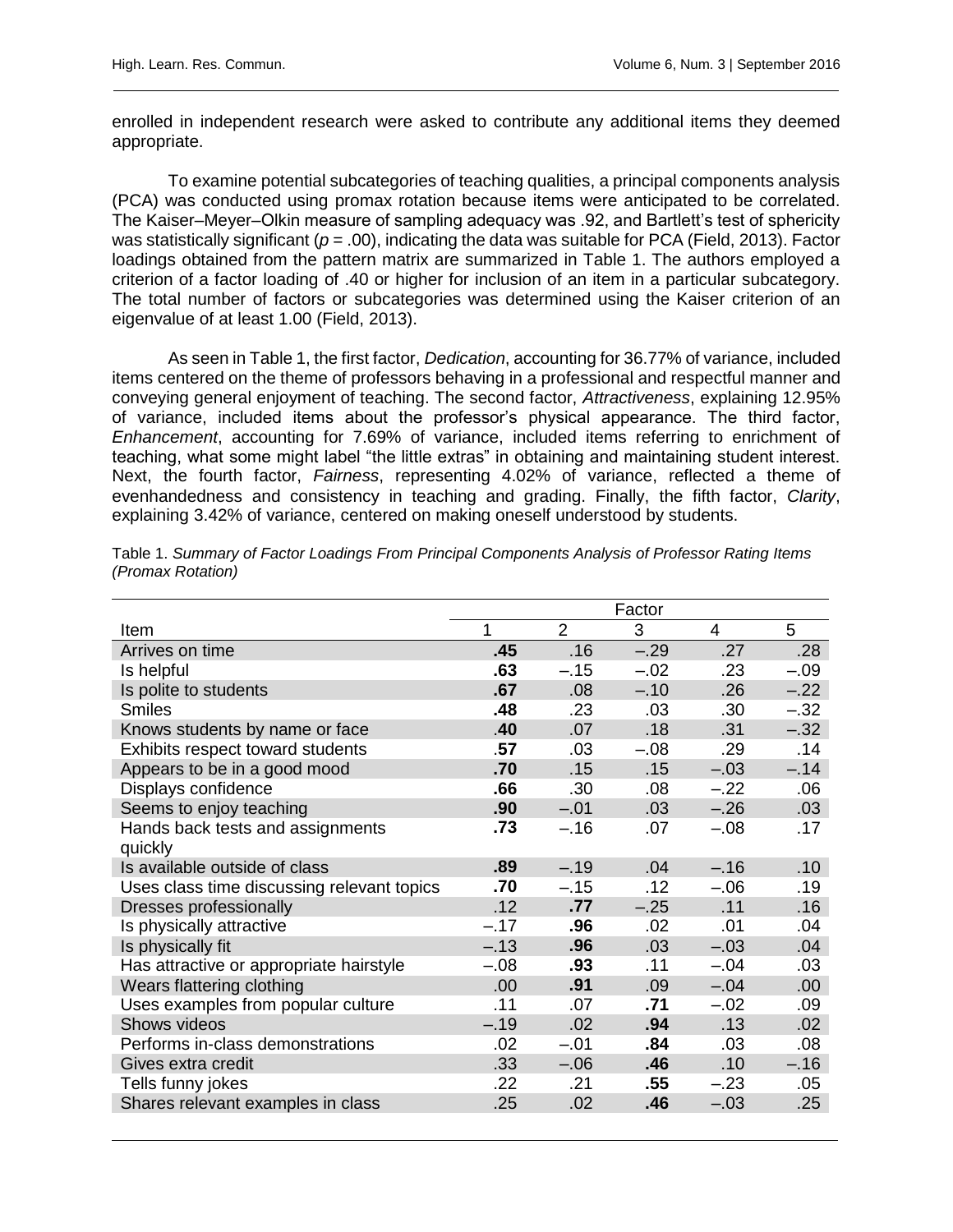| Gives handouts                     | .02    | $-.13$ | .65    | .25  | .06 |
|------------------------------------|--------|--------|--------|------|-----|
| Has clear grading policies         | .21    | $-.06$ | $-.10$ | .57  | .28 |
| Tests material covered in lectures | .06    | .03    | $-.01$ | .75  | .03 |
| Tests material covered in readings | $-.37$ | $-.07$ | .21    | .89  | .05 |
| Is consistent                      | .13    | .06    | .12    | .56  | .28 |
| Explains topics clearly            | .08    | .10    | $-.04$ | .18  | .70 |
| Speaks loudly enough to be heard   | $-.11$ | .13    | .28    | .00. | .58 |
| Breaks down complicated topics     | .40    | $-.11$ | .14    | .10  | .44 |

*Note*. Bolded values indicate inclusion in the composite variable. Factor 1 = Dedication; Factor 2 = Attractiveness; Factor 3 = Enhancement; Factor 4 = Fairness; Factor 5 = Clarity.

Based on these factor loadings, five composite variables were created with the mean scores for included items. The mean was used in place of a sum or other calculation so as to maintain the item scaling of 1 (*never or almost never*) to 4 (*always or nearly always*). Descriptive statistics, internal consistency within factors, and correlations among the computed variables are listed in Table 2. As seen in Table 2, internal consistency, as assessed with Cronbach's α, was high (>.70) for all but the clarity variable. This composite variable included the fewest individual items, and scales with fewer items often exhibit lower consistency as calculated with Cronbach's formula (Peterson, 1994).

Table 2. *Descriptive Statistics and Correlations Among Variables Assessing Expectations of a Bogus Professor*

| Item              |            | Cronbach's $\alpha$ |          |         |         |         |
|-------------------|------------|---------------------|----------|---------|---------|---------|
| 1. Dedication     | 2.83(.60)  | .91                 |          |         |         |         |
| 2. Attractiveness | 2.50(1.01) | .93                 | $.38**$  |         |         |         |
| 3. Enhancement    | 2.44(.71)  | .88                 | $.63**$  | $.37**$ |         |         |
| 4. Fairness       | 3.13(.65)  | .79                 | $.61***$ | .05     | $.32**$ |         |
| 5. Clarity        | 2.43(.65)  | .65                 | $.62**$  | .06     | $.52**$ | $.49**$ |

\*\*  $p < .01$ .

**Evaluation of current professor**. Participants were also asked to evaluate their current psychology professor. The psychology professor was selected as the target because all participants were enrolled in a psychology class; however, their other coursework would vary. Participants rated the professor using the same items used to assess interpretations of online ratings of a bogus professor (see original stem items listed in Table 1). Specifically, students indicated how often their current professor displayed the characteristic in question using a scale from 1 (*never or almost never*) to 4 (*always or almost always*). For consistency, the same composite variables were computed. The investigators did conduct PCA with these items as well to ensure that similar factors emerged. Considerable overlap with the original PCA conducted with the responses for the bogus professor was evident in these results. Descriptive statistics, internal consistency, and bivariate correlations for these variables addressing evaluation of the current psychology professor are presented in Table 3.

Table 3. *Descriptive Statistics and Correlations Among Variables Assessing Evaluation of an Actual Professor*

| Item              | M(SD)     | Cronbach's |         |                   |  |
|-------------------|-----------|------------|---------|-------------------|--|
|                   |           |            |         |                   |  |
| 1. Dedication     | 3.61(.46) | .90        |         |                   |  |
| 2. Attractiveness | 2.65(.79) | .85        | $.40**$ | $\hspace{0.05cm}$ |  |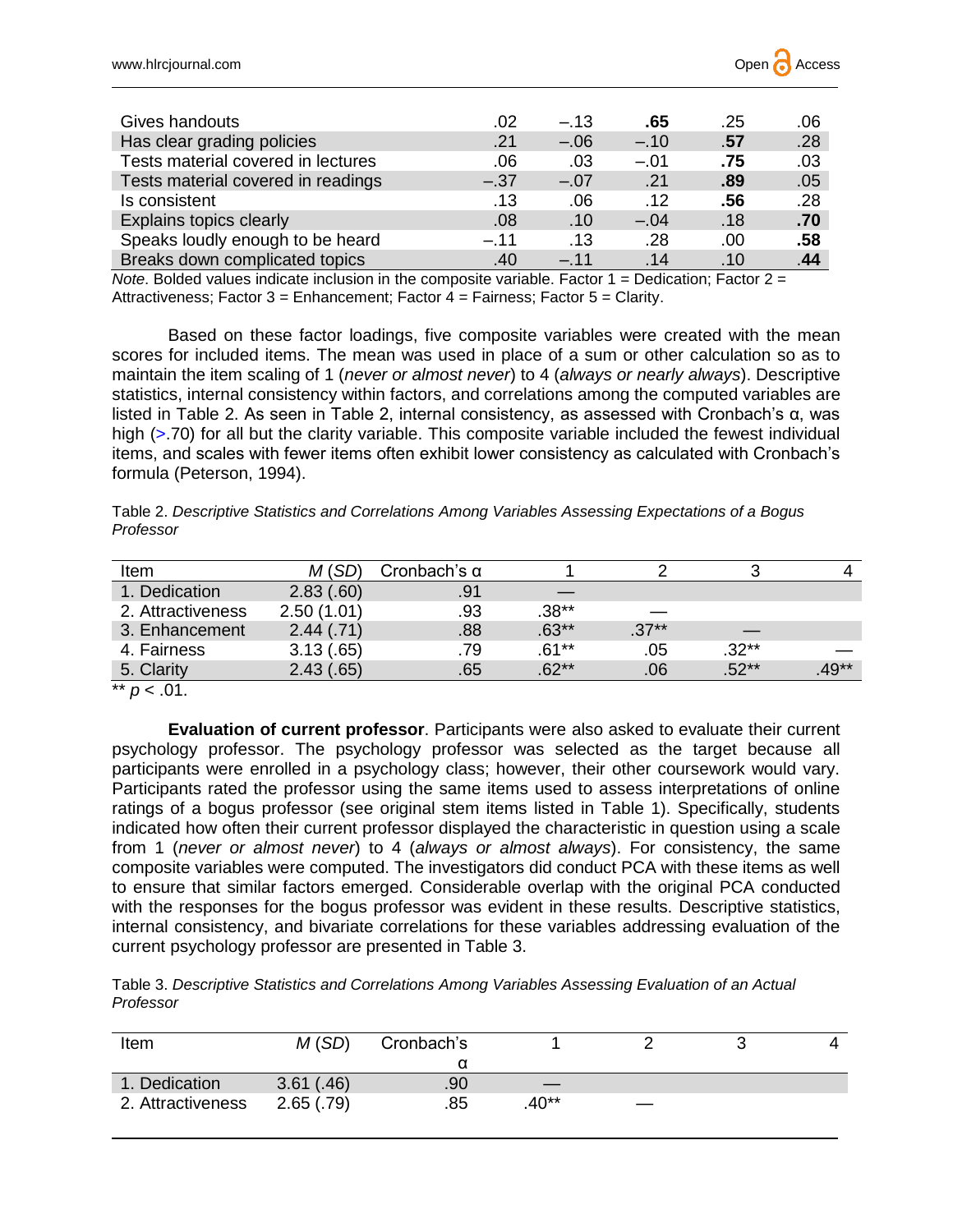| l. Enhancement | 3.05(.66)  |    | $.56**$ | $.54**$  |         |         |
|----------------|------------|----|---------|----------|---------|---------|
| Fairness       | 3.54(.55)  | 76 | 7つ**    | $.34***$ | .48**   |         |
| 5<br>J. Uldill | $3.58(63)$ |    | $71**$  | $42**$   | $.52**$ | $.59**$ |

 $*$  *p* < .01.

**Results**

#### **Interpretation of Online Professor Ratings**

To examine hypothesized differences in participants' expectations of a bogus professor based on the professor's gender and designated hotness, a multivariate analysis of covariance (MANCOVA) was conducted with the five composite dependent variables (dedication, attractiveness, enhancement, fairness, and clarity) and two factor or grouping variables: professor gender (man versus woman) and hotness (chili pepper versus no chili pepper). Participant sex was included as a covariate. MANCOVA was conducted in place of a series of analysis of covariance (ANCOVA) due to significant correlation between most of the five dependent variables (*r* = .05 to *r* = .63; *p* < .01 for 8 out of 10 correlations; see Table 2). The assumption of homogeneity of covariances was examined with Box's test of equality of covariance matrices, and results were not significant ( $p = .26$ ), suggesting the assumption had not been violated. However, the assumption of normality did appear to be violated for all dependent variables based on significant Kolmogorov–Smirnov and Shapiro–Wilk tests and evident negative skew (with scores situated at higher values) in histograms. Because ANOVA procedures are considered robust to violations of the normality assumption (Field, 2013; Mertler & Vannatta, 2005), analyses proceeded, but results should be interpreted with caution.

The main effect of professor gender was not statistically significant (Wilks'  $\lambda = .99$ ;  $F =$ .45;  $p = .81$ ); however, the main effect of hotness was statistically significant (Wilks'  $\lambda = .53$ ;  $F =$ 38.16;  $p = 0.00$ ;  $\eta^2$ <sub>p</sub> = .47, or large effect size). The interaction effect for Gender  $\times$  Hotness was explored, but it was not significant.

Follow-up tests were conducted using a series of univariate ANCOVA. For the hotness effect, differences at the univariate level were significant for attractiveness (*F* = 148.17; *p* = .00;  $\eta^2$ <sub>p</sub> = .40, or large effect size), which was not surprising. Less anticipated, there were significantly different expectations of professor clarity based on hotness ( $F = 9.80$ ;  $p = .00$ ;  $\eta^2{}_{p} = .04$ , or small effect size). Examination of the means (see Figure 1) revealed that participants expected Alex Johnson to be more attractive and lower in clarity when a chili pepper was included in the online professor rating summary presented.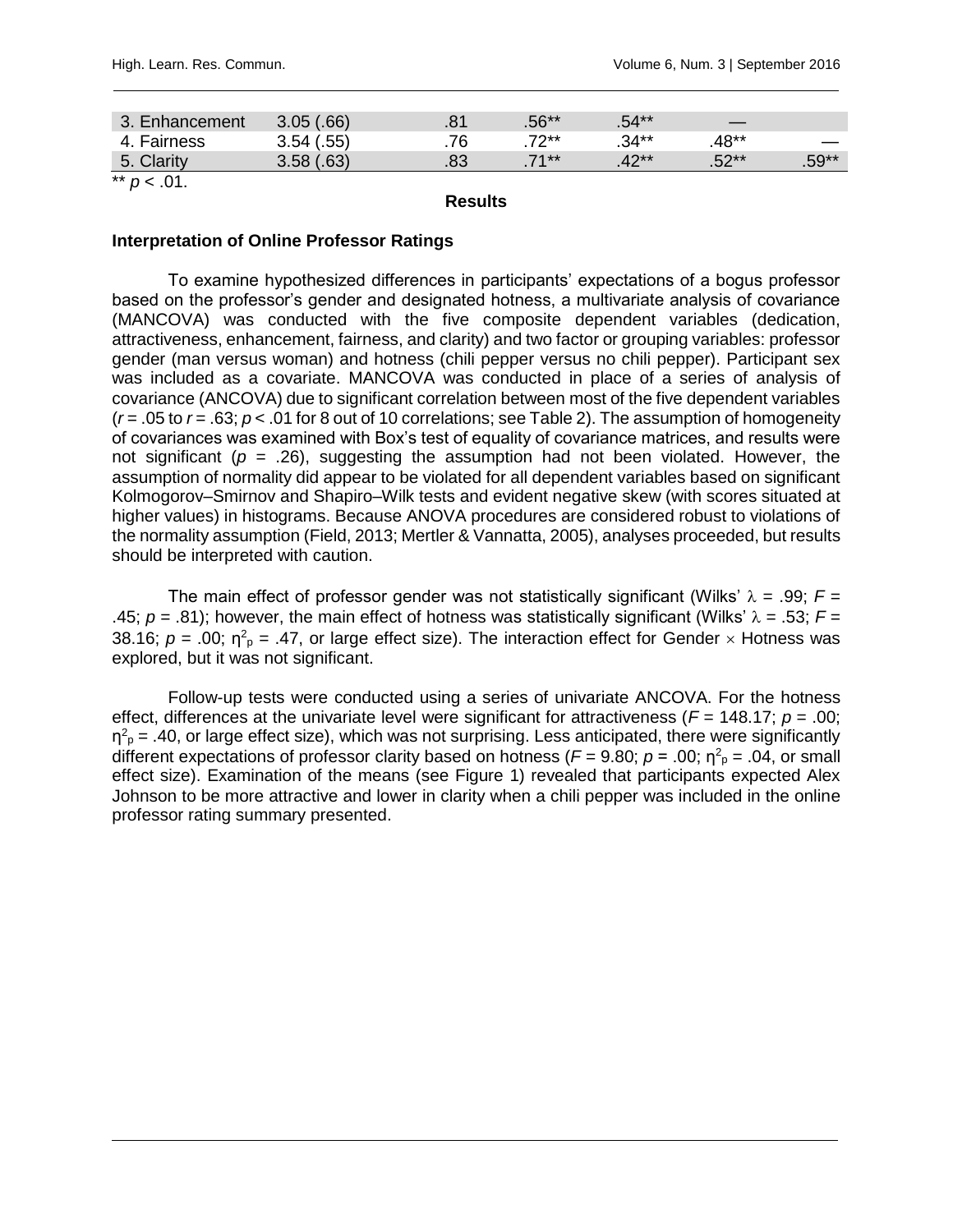





#### **Rating of Current Professor**

Examination of the effects of professor gender (man versus woman), perceived age (under 35 versus 35 or older), and student-rated attractiveness (at or below the median versus above the median) on ratings of four of the current psychology professor's apparent qualities (dedication, enhancement, fairness, and clarity) also was conducted with MANCOVA, with both participant sex and current age in years included as covariates. For this analysis, attractiveness was excluded as a dependent variable because it was used as a grouping variable. The assumption of homogeneity of covariances was again examined with Box's test of equality of covariance matrices, but results were significant ( $p = .00$ ) for this analysis, suggesting the assumption had been violated. Box's test is known to be highly sensitive and unequal cell sizes can increase the likelihood of obtaining significant results. For this analysis, ensuring equal cell sizes was difficult because existing professor qualities were being evaluated. Specifically, there were 104 participants reporting having men as professors compared to 113 reporting women professors, and 94 participants believing their professor to be under 35 compared to 123 perceiving their professor as 35 or older. In addition, the assumption of normality did once again appear to be violated for all dependent variables based on significant Kolmogorov–Smirnov and Shapiro–Wilk tests and evident negative skew (with scores situated at higher values) in histograms. Because ANOVA procedures are considered robust to these violations (Field, 2013; Mertler & Vannatta 2005), analyses proceeded as planned but results should still be interpreted cautiously.

Participants' ratings of their current psychology professor significantly differed by professor gender (Wilks'  $\lambda = .76$ ;  $F = 13.17$ ;  $p = .00$ ;  $\eta^2$ <sub>p</sub> = .24, or large effect size) and perceived age (Wilks'  $\lambda = .82$ ;  $F = 9.39$ ;  $p = .00$ ;  $\eta^2$ <sub>p</sub> = .19, or large effect size), but the interaction between the two variables also was statistically significant (Wilks' λ = .92; *F* = 3.47; *p* = .01; η<sup>2</sup><sub>p</sub> = .08, or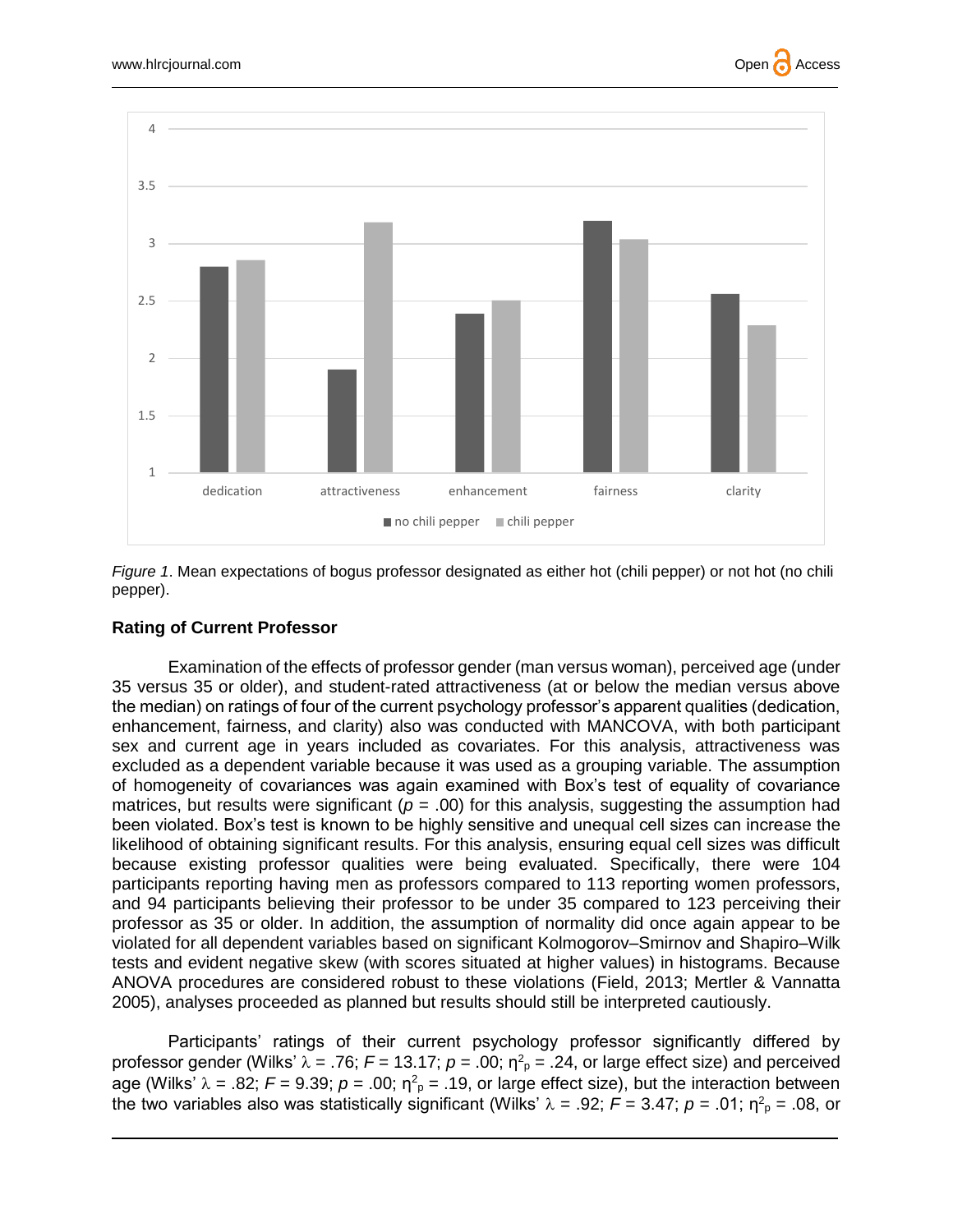medium effect size); therefore, the main effects will not be interpreted further. The follow-up ANCOVA indicated that the significant difference was on ratings of professor clarity (*F* = 7.59; *p* = .01;  $\eta^2$ <sub>P</sub> = .04, or small effect size). As illustrated in Figure 2, younger professors were generally rated higher in clarity, and men in the 35 or older category were rated as less clear than women in that age group. There was also a significant main effect for professor attractiveness (Wilks'  $\lambda =$ .87;  $F = 7.87$ ;  $p = .00$ ;  $\eta^2$ <sub>p</sub> = .13, or large effect size). As illustrated in Figure 3 and supported by follow-up ANCOVA, professors considered more attractive (above the median of 2.60) were rated significantly higher on dedication, enhancement, fairness, and clarity.



*Figure 2*. Interaction between current professor sex and apparent age in affecting students' evaluations of clarity.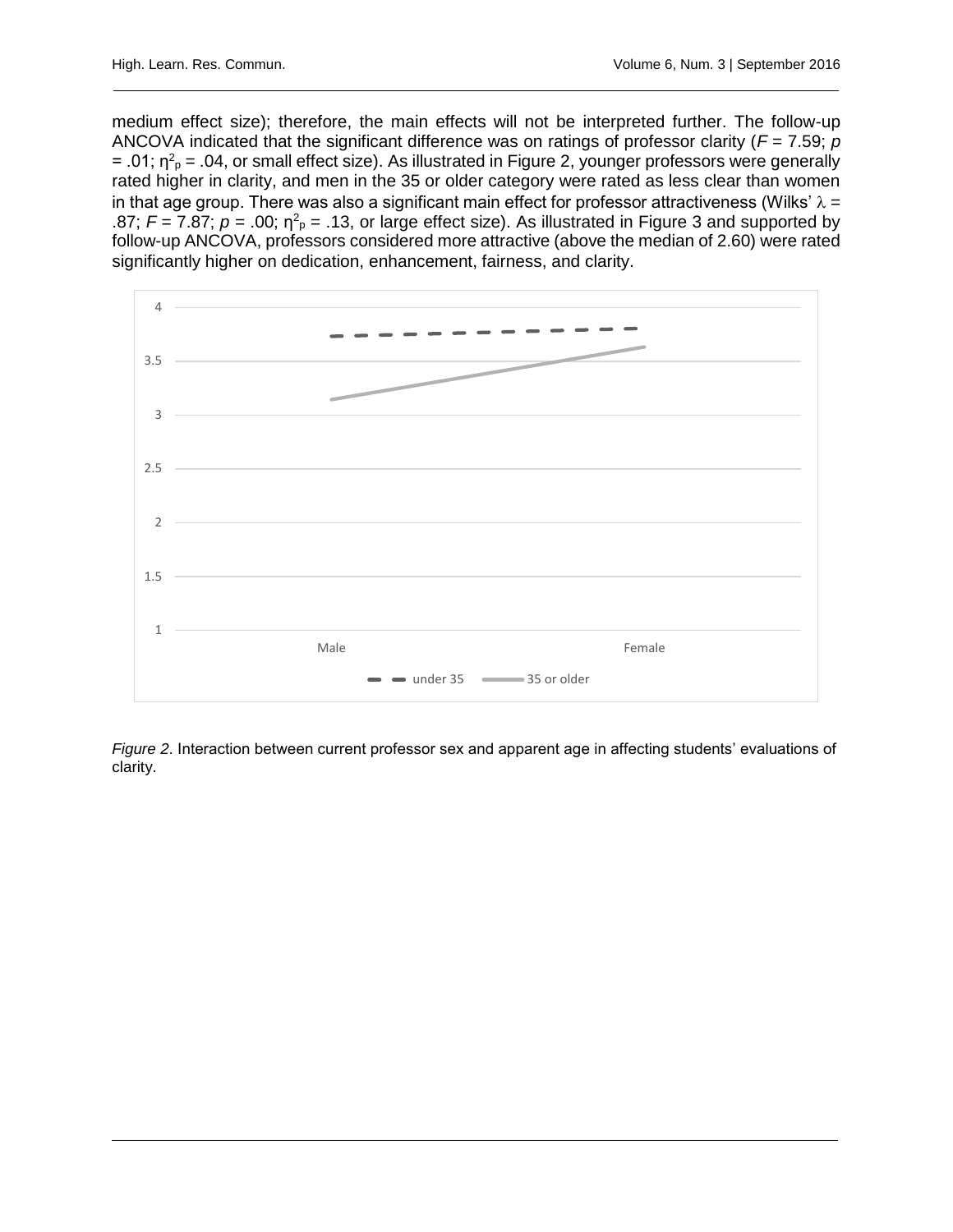





#### **Discussion**

The current investigation addressed several hypotheses regarding possible sources of bias in college students' interpretation and creation of online professor ratings such as those available on RMP. Findings revealed that online professor ratings may be swayed by a variety of personal features of professors, many of them being, for the most part, out of the professors' control. The investigators obtained support for bias stemming from professor gender, age, and hotness, with specific findings not necessarily matching with previous findings.

#### **Gender and Age of Professor**

Results of the current investigation supported student bias in favor of women professors when rating an actual professor but not when interpreting or forming expectations from an online professor rating. Professor gender interacted with professor age when evaluating a current psychology professor on clarity. Specifically, male professors believed to be 35 or older received the lowest clarity ratings compared to younger men and all women evaluated. Given that the sample was largely female and young, this finding may stem from dissimilarity between participants and older men as professors; younger female participants may perceive older men as too dissimilar from themselves. This is consistent with previous research that individuals are more dismissive of information that they receive from others they perceive to be different from themselves (Wheeless, 1974).

Additional explanations have been proposed for both gender- and age-related bias against professors. For example, age dissimilarity may produce a communication gap with undergraduates; this gap is especially wide for older faculty members who may have less familiarity with widely used technology and well-known examples from popular culture (Gehrt et al., 2015). Many digital technology-native university students (similar to the current sample) currently expect professors to incorporate PowerPoint slideshows, social media, and occasional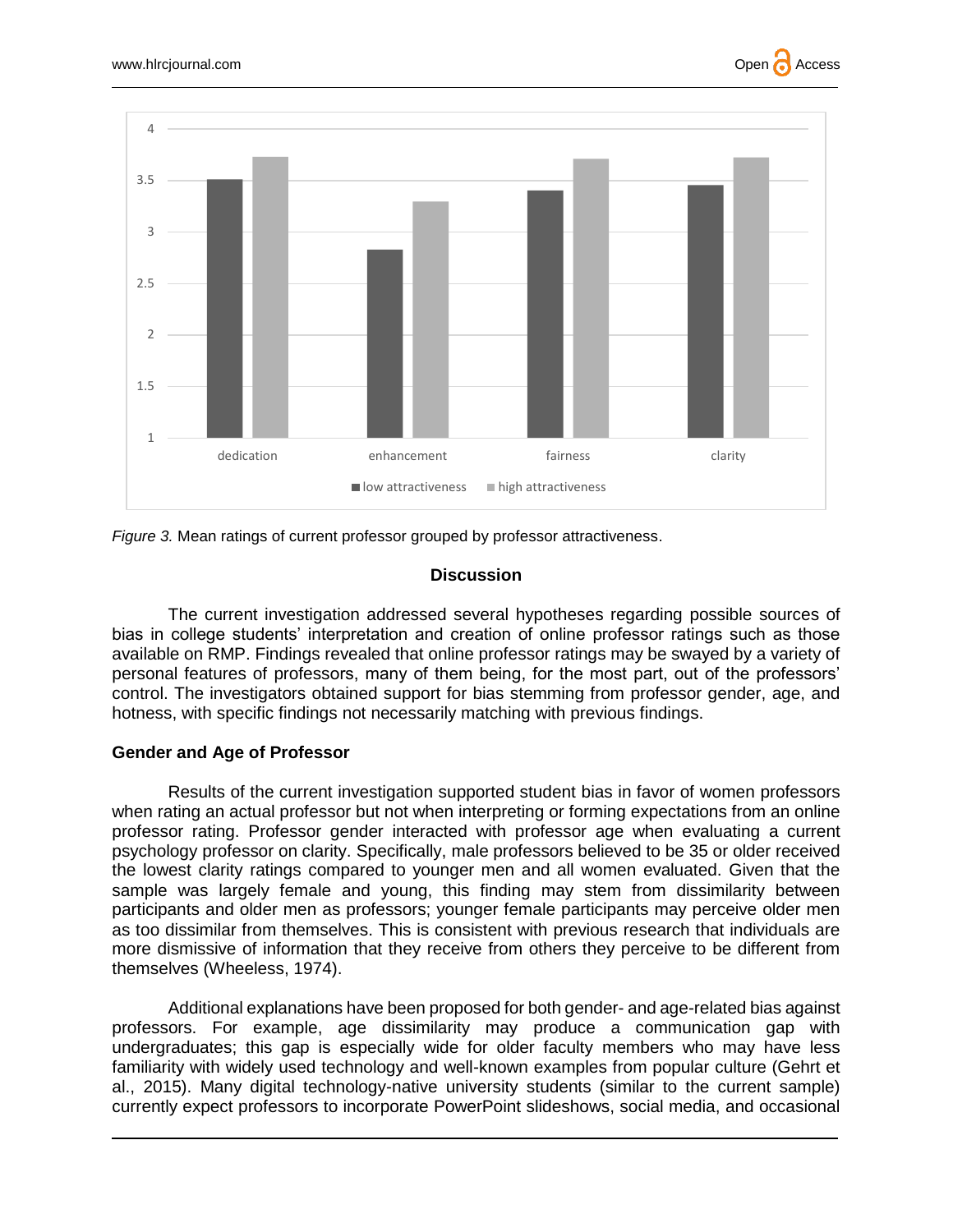YouTube clips into lectures and to post supplemental material online (Borboa, Joseph, & Spake, 2012; Griesemer, 2011; Saeed, Yun, & Sinnappan, 2009); however, older faculty members may have developed their preferred teaching style and format when such features were not available or commonplace. Studies have indicated that older faculty members are more reluctant to implement computer-based teaching methods (Rousseau & Rogers, 1998), and faculty members in general report little to no formal training in implementing enhancements such as web-based instruction (Vodanovich & Piotrowski, 2005). While it is completely possible to deliver a quality lecture using only chalk or a dry-erase marker and a mounted wall board, students nonetheless may prefer notes and supplements accessible through electronic devices and examples linking course material to the video clips, memes, and streaming programs they commonly view on the same devices outside of class.

In addition to dissimilarity, the bias against older men as professors may exist because there are more women teaching on college campuses than in the past. Previous evidence for preference for professors who are men (see Basow & Silberg, 1987) may reflect an earlier time when women professors were more of a novelty. Current university students in the United States are likely exposed to a mixture of men and women as professors, potentially eroding the once dominant stereotype of the university professor as male authority figure. Furthermore, the higher number of females in the sample may have further swayed findings because women have been shown to particularly value female faculty over male faculty (Bachen, McLoughlin, & Garcia, 1999; Basow, 2000). The body of evidence suggests a complex array of influencing factors at work and beyond professors' command, with physical attractiveness further expanding the list of advantageous characteristics professors may be fortunate to possess out of sheer luck or effort unrelated to teaching ability.

#### **Professor Hotness**

Support for bias based on professor hotness emerged as well, without all obtained results fitting the expectations. It was hardly shocking that participants anticipated a professor designated as hot to be higher in attractiveness. Such a result implies that participants noticed the chili pepper and believed it to be accurate. More surprising was the finding that hot professors were expected to be lower in clarity, suggesting a negative effect of hotness. That is, hot professors were expected to look good but not teach as well in at least one domain. This result is in direct opposition to that of Bonds-Raacke and Raacke (2007), who reported higher ratings of clarity in professors rated higher in attractiveness.

The present finding is among a growing body suggesting that the "what is beautiful is good" stereotype may be more complex or in need of exceptions than previously believed. Other evidence for this includes Chia, Allred, Grossnickle, and Lee's (1998) finding that, based on photographs of both attractive and unattractive men and women, unattractive men were rated highest in ability, while unattractive women were rated lowest in ability. In addition, Mehng (2015) observed a negative effect of attractiveness on perceived competence in the presence of low warmth. This finding may reflect what some have labeled the "beauty is beastly" effect (see Johnson, Podratz, Dipboye, & Gibbons, 2010). That is, there is a small body of evidence that attractiveness can be detrimental (for women, specifically) in some situations. In particular, physically attractive women are rated more negatively when applying for jobs perceived as more masculine in nature and for which physical appearance is deemed unimportant. The investigators did not find support for an interaction effect between gender and hotness, though, casting doubt on the "beauty is beastly" effect operating as it is typically described. Replication and further expansion of this research is clearly called for to better understand why college students might expect less clarity from professors having a chili pepper.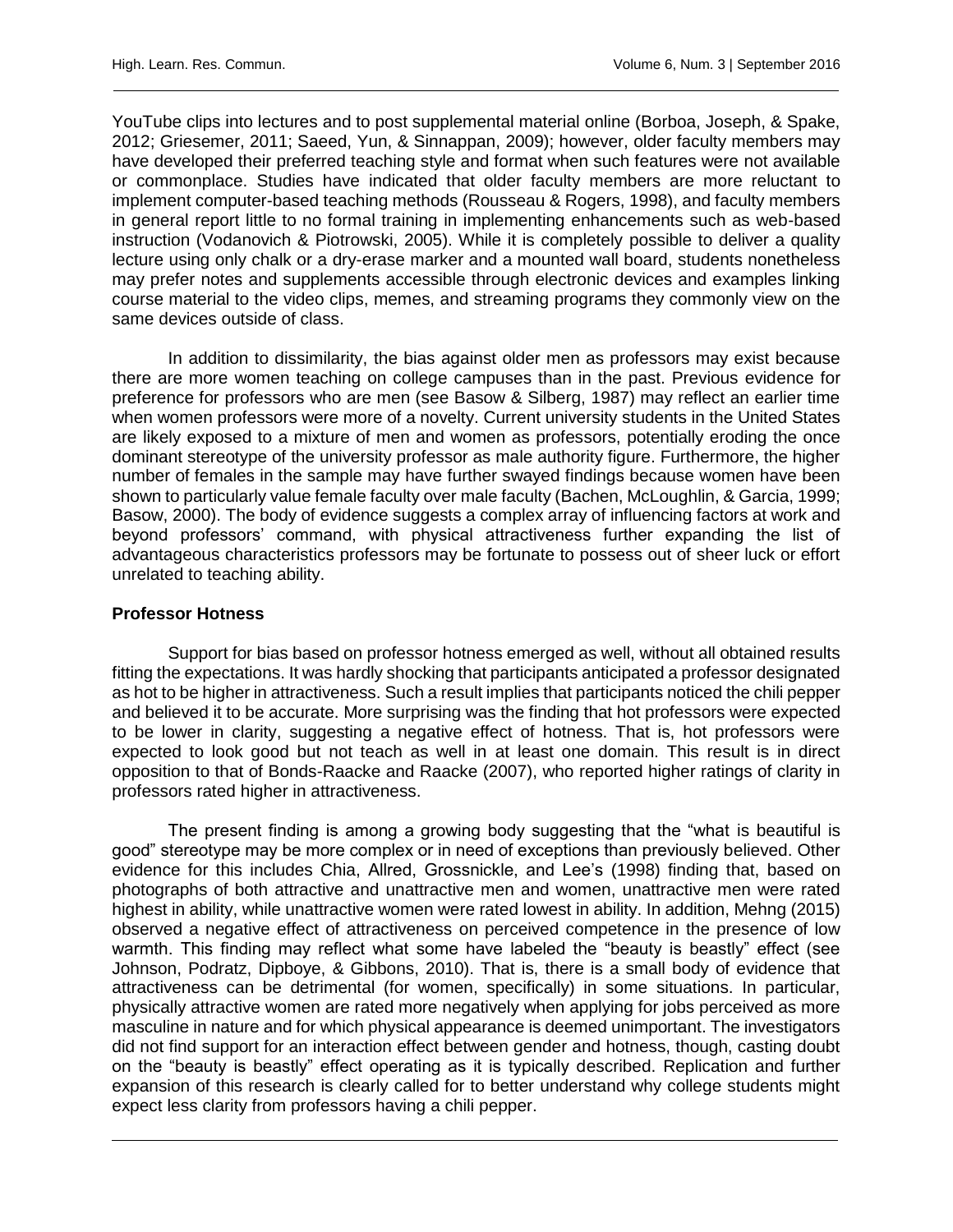The results of professor hotness on ratings of current professors are more consistent with prior work. Professors rated as more attractive were rated higher in all other areas. In addition to the possibility that students indeed perceived more attractive professors as more competent, it is possible that well-liked professors were rated favorably in all areas assessed regardless of their actual level of hotness. This is consistent with previous research indicating that RMP attractiveness ratings are influenced by students' positive illusions of professors (Theyson, 2015). Additionally, because the grouping for this analysis resulted from a quasi-experimental instead of true experimental design, the authors cannot say for certain whether attractiveness influenced the other professor ratings in a unidirectional manner. Furthermore, because attractiveness was not rated by objective outside observers, it is certainly possible that less attractive professors with other strong teaching qualities may have become more attractive to students over time. Still, given that many aspects of hotness are out of one's control, and more so with age, results are concerning considering that professors not graced with hotness may be unduly penalized for a feature not intrinsically linked to actual teaching ability. Likewise, higher ratings assigned to professors lucky enough to possess pleasing physical features may place them at an advantage in competing for student enrollment, faculty positions, teaching awards, tenure, and promotion.

#### **Limitations and Future Directions**

This investigation possessed several limitations. First, the sample was limited to students in lower level psychology courses. Given that course level (Goldberg & Callahan, 1991; Moritsch & Suter, 1988; Patrick, 2011) and discipline (Cashin, 1992; Patrick, 2011) may bias student evaluations, results may not generalize to students taking upper level classes or those from other disciplines. The unequal representation of male and female students prevented comparisons based on participant sex, though sex was included as a covariate in all analyses. The current study also did not include professor race as a variable because the current psychology professors being evaluated were all White. Previous research suggests racial-minority faculty members are rated most harshly on RMP, and that Black men as professors are rated particularly negatively (Reid, 2010); therefore, race should be included in analyses when possible.

Convenience sampling presents an additional limitation of the current study. Most participants identified as White. This may limit generalizability of results to larger, more ethnically diverse college groups. Future research could extend the current study to college campuses with greater ethnic and racial diversity in their student body. Moreover, the average participant age in the sample was 19 years old, seating this sample in the traditional college student age range (National Center for Educational Statistics, 2016). Findings from this largely traditional-aged sample may not generalize well to nontraditional students. This may be particularly applicable to findings related to technology use in the classroom; nontraditional college students may differ in the importance that they place on classroom technology use compared to digital-native, traditional-aged college students.

Additionally, geography may limit the generalizability of the findings. Participants were recruited from a public university in the southern United States; however, RMP evaluations represent professors across the United States as well as Canada and the United Kingdom. Future investigations may benefit from recruitment of participants from all regions represented on RMP to determine if findings from an American sample generalize to student populations in other countries with RMP. Additionally, it is important to learn if these findings would also generalize to students who use similar services in countries where RMP is currently unavailable. These students include those who use the Rate My Teachers Republic of Ireland, Rate My Teachers Australia, and Rate My Teachers New Zealand websites. Despite differences in rating site used, these findings suggest that student ratings available through unofficial, non-university-affiliated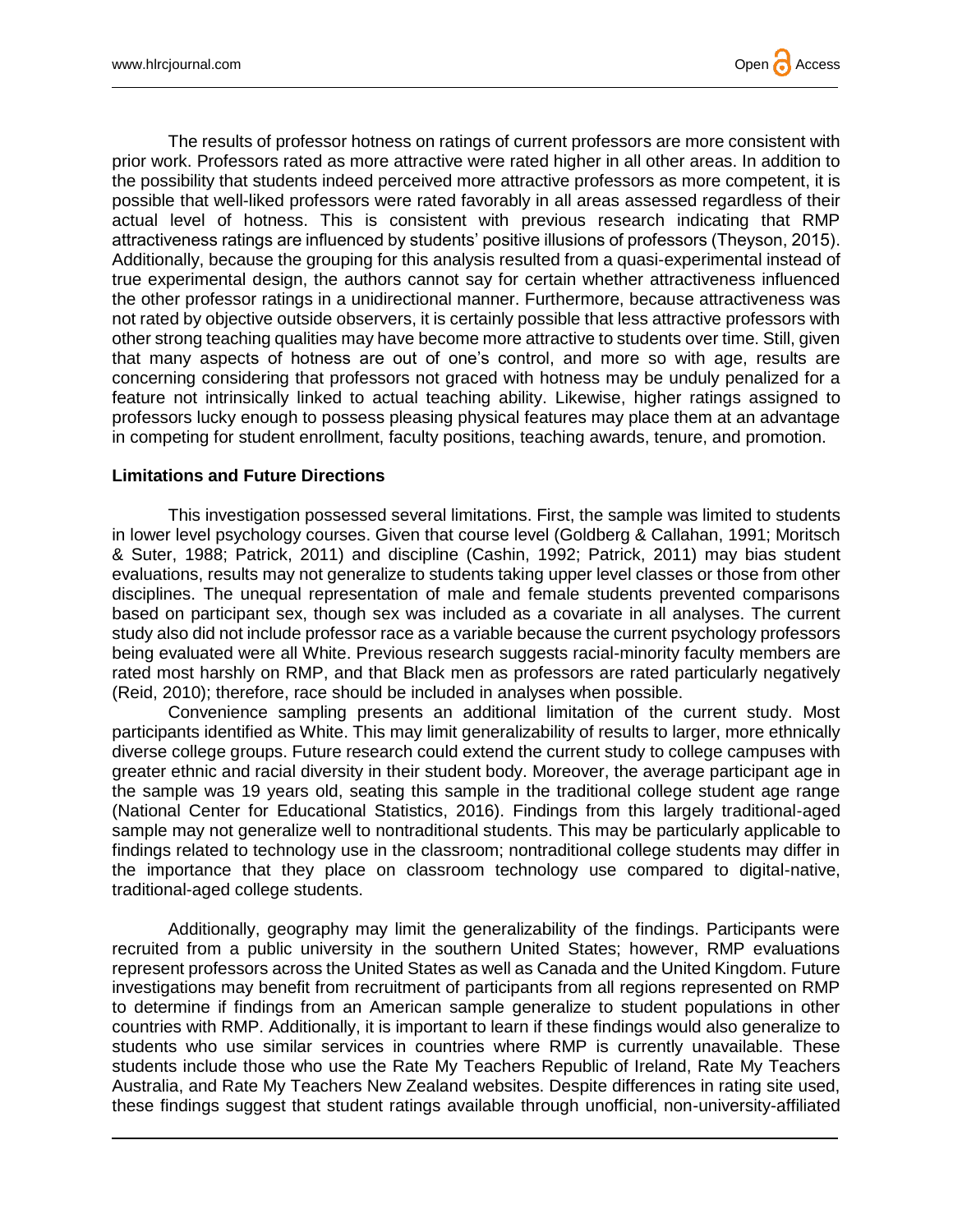sources (e.g., RMP, Rate My Teachers, social media) have the potential to impact students' perceptions of their professors. This should be taken seriously given that these perceptions, formed before students ever meet professors, can impact students' motivations for a course and course-related behavior (Edwards et al., 2007; Kowai-Bell et al., 2011).

Because the measures used in hypothesis testing were developed specifically for this study, it is optimal for replication to take place, including attempts to more firmly establish reliability and validity of measures. Alternate means of measuring relevant variables should be explored, too. For example, when examining the effect of hotness on evaluations of current professors, it would be desirable to have trained outside coders objectively rate physical attractiveness. Another key feature to assess would be professors' actual teaching style, vocal quality, organization, and evident personality features. Again, this information would best be assessed by objective coders unfamiliar with the professors.

#### **Implications**

Taken together, and keeping these limitations in mind, these findings indicate a multifaceted and complicated association between teaching competence and student evaluations. Moreover, they suggest cause for concern regarding the widespread and increasing use of online professor ratings by students and university administration. These seemingly fun ratings have the potential to influence course enrollment, sway expectations of students who do enroll in a given course, and tarnish a professor's reputation. Alarmingly, these negative consequences may not result from poor teaching so much as largely uncontrollable factors such as a professor not being the preferred gender, not looking or acting young enough, or not being as easy on the eyes as peers or competitors. Sites like RMP may rate professors, but findings like these beg us to ask if they truly do rate teaching or have any appropriate place in students' or university administrators' decision making.

Despite these concerns about the validity of RMP ratings, this remains: They can and sometimes do influence decision making. For example, students perceive these evaluations as credible tools to inform their education-related decisions (Field, Bergiel, & Viosca, 2008; Davison & Price, 2009; Hayes & Prus, 2014; Landry et al., 2010). The influence of RMP-style ratings on students' decision making suggests that faculty members should not be hasty and completely reject their content, despite the ratings' biases. Further supporting the case that RMP content merits some faculty attention is evidence that RMP narrative content is pertinent to teaching (Otto et al., 2008) and focused on instruction-related characteristics such as content knowledge, clarity in communication, and organization (Hartman & Hunt, 2013; Kindred & Mohammed, 2005; Silva et al., 2008).

Although RMP ratings are not intended to provide formative feedback to faculty, some may be nonetheless interested in exploring their ratings. We suggest that faculty members seeking to garner formative information from RMP ratings approach them with similar techniques utilized for formal, university-administered student evaluations. For example, Buskist and Hogan (2010) recommend a systematic approach to interpretation of student ratings. First, remove all comments that are irrelevant to course content or teaching (e.g., "Her clothes are ugly"). Next, remove all comments that lack concrete, specific information about teaching or the course (e.g., "She is super" or "I think it's stupid that we have to take these classes to graduate"). Then, group comments into two categories: (a) aspects of teaching and course content that can be changed (e.g., "Assignments would work better in a different sequence") and (b) aspects of teaching and course content that cannot be changed (e.g., "This subject has a lot of technical information"). Aspects of teaching and content that can be changed may also be further categorized as (i) things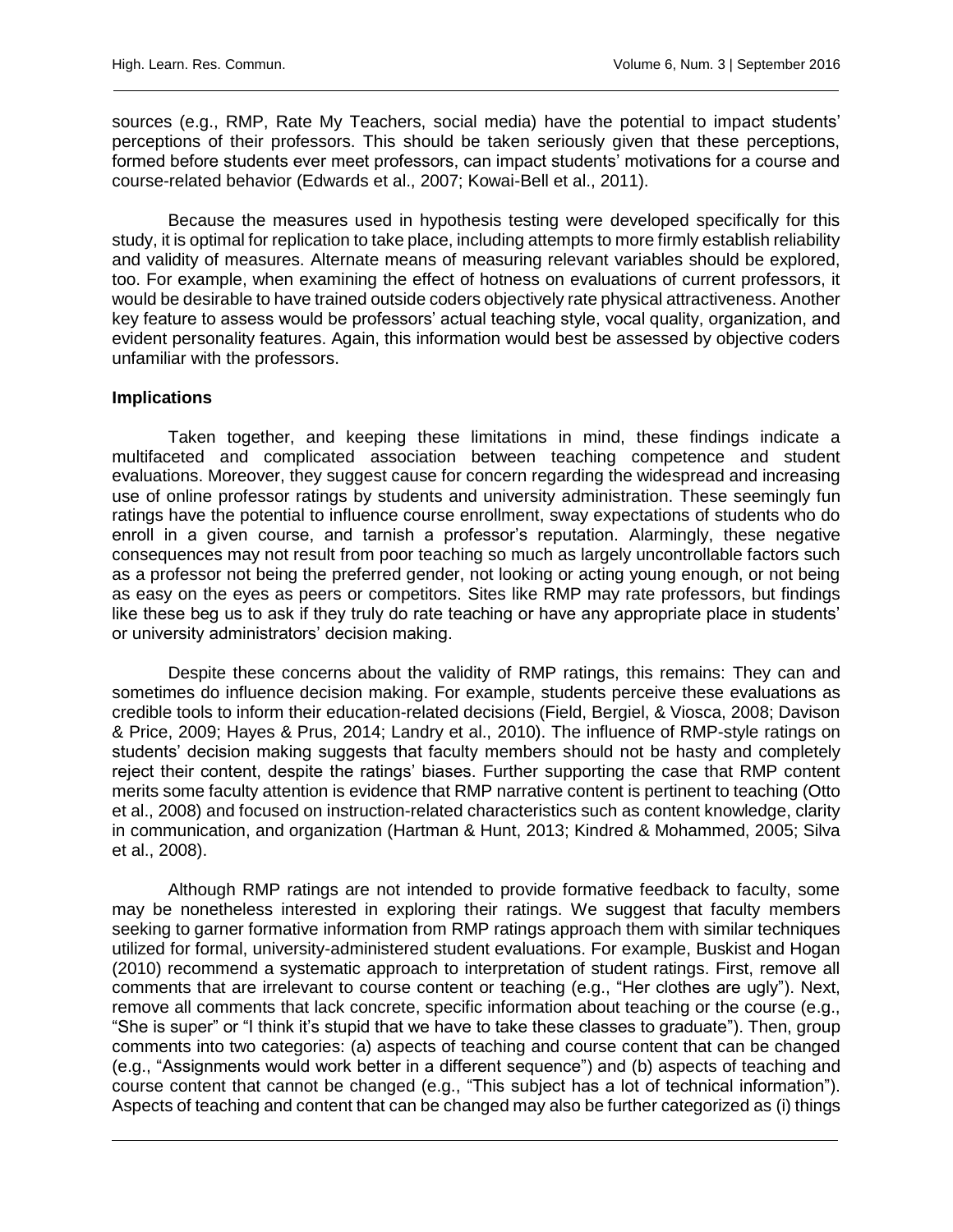useful to change and (ii) things not useful to change. For example, comments such as "I hate that we have to do outside reading" reflect pedagogically useful components of a course despite their unpopularity with some students.

In addition to their influence upon student decision making, RMP ratings may also influence administrator decision making regarding hiring, tenure, and promotion. We caution, however, their use in this way. Given that course easiness influences RMP's overall quality ratings (Felton et al., 2008), it may be tempting to "water down" or reduce the rigor of one's course to improve one's overall quality ratings. This concern regarding reduced rigor extends to the results of formal, university-administered student evaluations of teaching as well (Zabaleta, 2007). When the results of any form of student evaluation, formal or informal, are used in summative hiring, tenure, and promotion decisions, it is important to include other assessments of teaching effectiveness, for example, peer and supervisor teaching evaluations as well as teaching portfolios (Marsh, 1984; Marsh & Roche, 1997; Zabaleta, 2007).

#### **References**

- Abel, M. H., & Meltzer, A. L. (2007). Student ratings of a male and female professors' lecture on sex discrimination in the workforce. *Sex Roles*, *57*, 173–180. [doi:10.1007/s11199-007-9245-x](http://doi.org/10.1007/s11199-007-9245-x)
- Adamson, G., O'Kane, D., & Shevlin, M. (2005). Students' ratings of teaching effectiveness: A laughing matter? *Psychological Reports*, *96*, 225–226. doi:10.2466/PR0.96.1.225-226
- Ahmadi, M., Helms, M. M., & Raiszadeh, F. (2001). Business students' perceptions of faculty evaluations. *International Journal of Educational Management*, *15*, 12–22. doi[:10.1108/09513540110366097](http://dx.doi.org/10.1108/09513540110366097)
- Ambady, N., & Rosenthal, R. (1993). Half a minute: Predicting teacher evaluations from thin slices of nonverbal behavior and physical attractiveness. *Journal of Personality and Social Psychology, 64*, 431–441. doi:10.1037/0022-3514.64.3.431
- Arbuckle, J., & Williams, B. D. (2003). Students' perceptions of expressiveness: Age and gender effects on teacher evaluations. *Sex Roles*, *49*, 507–516. doi:10.1023/A:1025832707002
- Bachen, C. M., McLoughlin, M. M., & Garcia, S. S. (1999). Assessing the role of gender in college students' evaluations of faculty. *Communication Education*, *48*, 193–210. doi:10.1080/03634529909379169
- Basow, S. A. (2000). Best and worst professors: Gender patterns in students' choices. *Sex Roles*, *43*, 407– 417. doi:10.1023/A:1026655528055
- Basow, S. A., & Silberg, N. T. (1987). Student evaluations of college professors: Are female and male professors rated differently? *Journal of Educational Psychology*, *79*, 308–314. doi[:10.1037/0022-](http://psycnet.apa.org/doi/10.1037/0022-0663.79.3.308) [0663.79.3.308](http://psycnet.apa.org/doi/10.1037/0022-0663.79.3.308)
- Bennett, S. K. (1982). Student perceptions of and expectations for male and female instructors: Evidence relating to the question of gender bias in teaching evaluation. *Journal of Educational Psychology*, *74*, 170–179. doi[:10.1037/0022-0663.74.2.170](http://psycnet.apa.org/doi/10.1037/0022-0663.74.2.170)
- Bianchini, S., Lissoni, F., & Pezzoni, M. (2013). Instructor characteristics and students' evaluation of teaching effectiveness: Evidence from an Italian engineering school. *European Journal of Engineering Education*, *38*, 38–57. doi:10.1080/03043797.2012.742868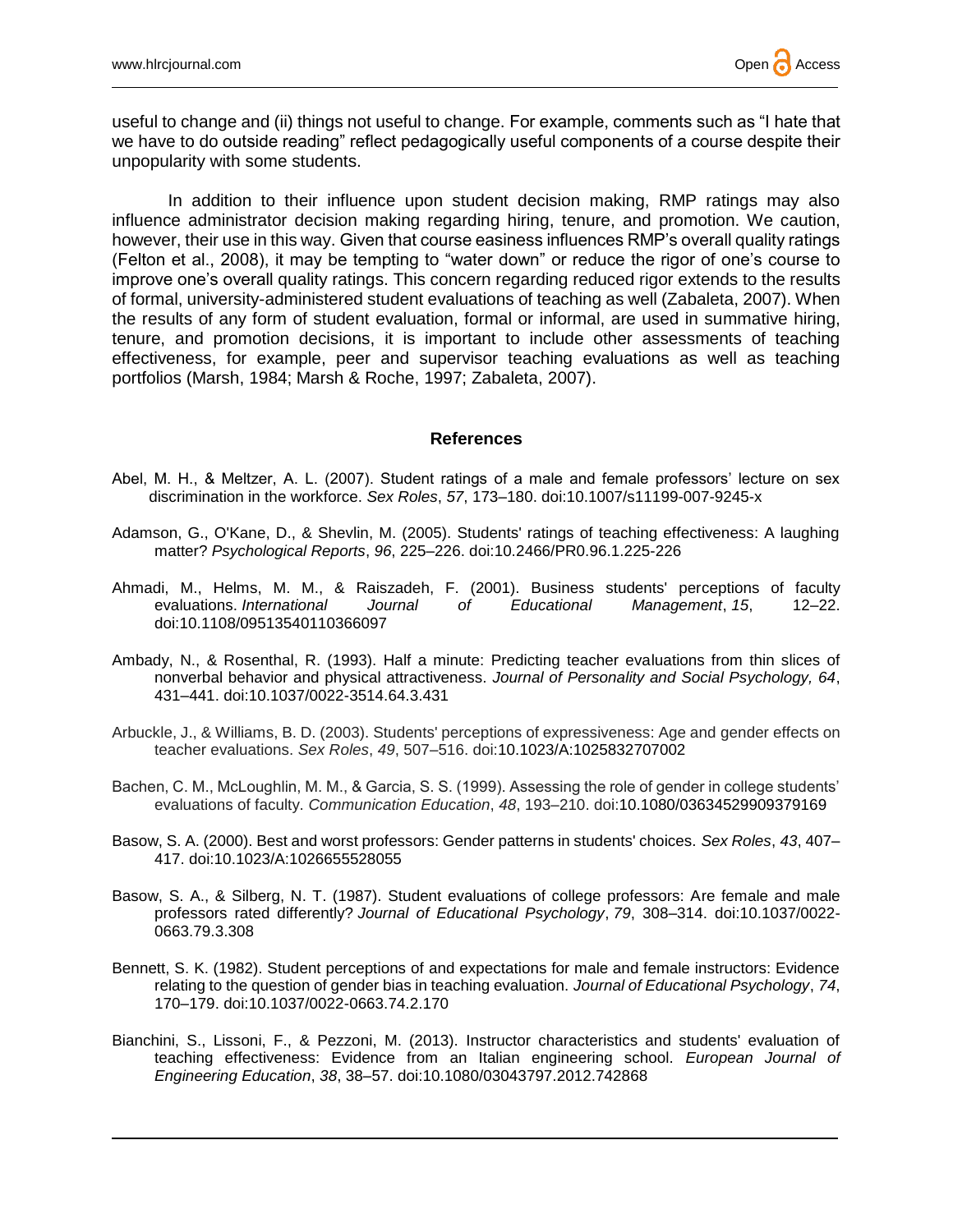- Bonds-Raacke, J., & Raacke, J. D. (2007). The relationship between physical attractiveness of professors and students' ratings of professor quality. *Journal of Psychiatry, Psychology and Mental Health*, *1*, 1–7. Retrieved from http://www.scientificjournals.org/journals2007/articles/1227.pdf
- Borboa, D., Joseph, M., & Spake, D. F. (2012). Use of technology in higher education: A preliminary analysis of student views. In K. J. Shanahan (Ed.), *Annals of the Society for Marketing Advances, Volume 1* (pp. 157–158). Montgomery, AL: Society for Marketing Advances. Retrieved from http://c.ymcdn.com/sites/www.marketingadvances.org/resource/resmgr/imported/2012%20Confere nce%20Proceedings.pdf
- Boswell, S. S. (2016). Ratemyprofessors is hogwash (but I care): Effects of Ratemyprofessors and university-administered teaching evaluations on professors. *Computers in Human Behavior*, *56*, 155–162. doi[:10.1016/j.chb.2015.11.045](http://dx.doi.org/10.1016/j.chb.2015.11.045)
- Buck, S., & Tiene, D. (1989). The impact of physical attractiveness, gender, and teaching philosophy on teacher evaluations. *The Journal of Educational Research*, *82*, 172–177. doi:10.1080/00220671.1989.10885887
- Burns-Glover, A. L., & Veith, D. J. (1995). Revisiting gender and teaching evaluations: Sex still makes a difference. *Journal of Social Behavior and Personality*, *10*, 69–80.
- Buskist, C., & Hogan, J. (2010). She needs a haircut and a new pair of shoes: Handling those pesky course evaluations. *Journal of Effective Teaching, 10*, 51–56.
- Cacioppo, J. T., Gardner,W. L., & Berntson, G. G. (1999). The affect system has parallel and integrative processing components: Form follows function. *Journal of Personality and Social Psychology, 76*, 839–855. doi:10.1037/0022-3514.76.5.839
- Cahyadi, V. (2004). The effect of interactive engagement teaching on student understanding of introductory physics at the faculty of engineering, University of Surabaya, Indonesia. *Higher Education Research and Development*, *23*, 455–464. doi:10.1080/0729436042000276468
- Carnevale, D. (2006). University of Saskatchewan fires tenured professor accused of maligning colleagues on ratemyprofessors web site. *The Chronicle of Higher Education, 52*, A28.
- Carver, C. S., & Scheier, M. F. (1990). Origins and functions of positive and negative affect: A controlprocess view. *Psychological Review, 97,* 19–35. doi:10.1037/0033-295X.97.1.19
- Cashin, W. E. (1992). Student ratings: The need for comparative data. *Instructional Evaluation and Faculty Development, 12*, 146.
- Chia, R. C., Allred, L. J., Grossnickle, W. F., & Lee, G. W. (1998). Effects of attractiveness and gender on the perception of achievement-related variables. *The Journal of Social Psychology*, *138*, 471–477. doi:10.1080/00224549809600401
- Clayson, D. E., & Sheffet, M. J. (2006). Personality and the student evaluation of teaching. *Journal of Marketing Education*, *28*, 149–160. doi:10.1177/0273475306288402
- Coladarci, T., & Kornfield, I. (2007). RateMyProfessors.com versus formal in-class student evaluations of teaching. *Practical Assessment, Research & Evaluation*, *12*, 1–15.
- Davison, E., & Price, J. (2009). How do we rate? An evaluation of online student evaluations. *Assessment & Evaluation in Higher Education*, *34*, 51–65. [doi:10.1080/02602930801895695](http://doi.org/10.1080/02602930801895695)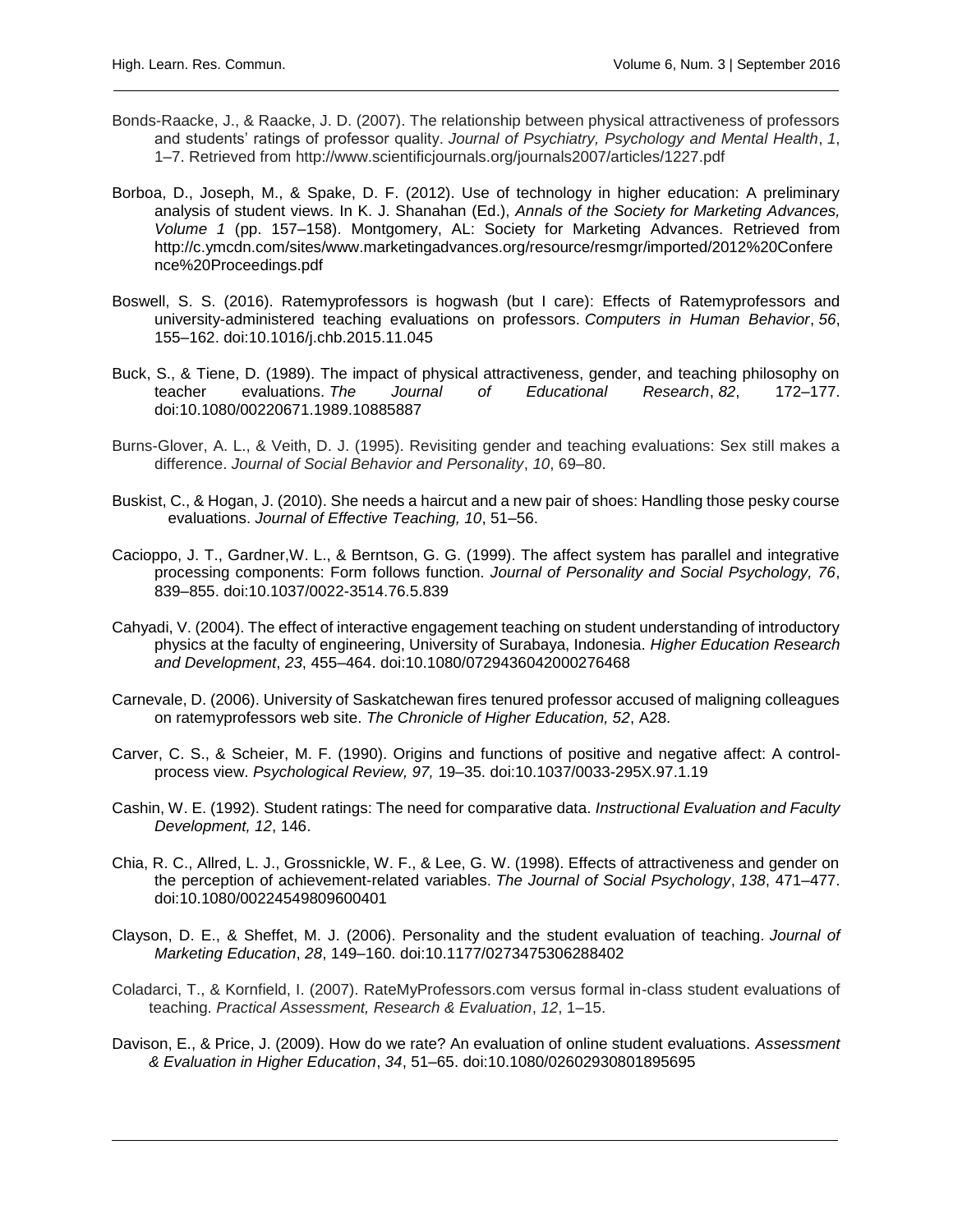- Dion, K., Berscheid, E., & Walster, E. (1972). What is beautiful is good. *Journal of Personality and Social Psychology*, *24*, 285–290. doi[:10.1037/h0033731](http://psycnet.apa.org/doi/10.1037/h0033731)
- Divoky, J. J., & Rothermel, M. A. (1988). Student perceptions of the relative importance of dimensions of teaching performance across type of class. *Educational Research Quarterly, 12,* 40–45.
- Eadie, B. (1996). Instructor credibility and style of dress: Performance in groups at an Irish gay bar. *Spectra*, *32*, 11–13.
- Eagly, A. H., Ashmore, R. D., Makhijani, M. G., & Longo, L. C. (1991). What is beautiful is good, but…: A meta-analytic review of research on the physical attractiveness stereotype. *Psychological Bulletin*, *110*, 109–128. doi[:10.1037/0033-2909.110.1.109](http://psycnet.apa.org/doi/10.1037/0033-2909.110.1.109)
- Edwards, C., Edwards, A., Qing, Q., & Wahl, S. T. (2007). The influence of computer-mediated word-ofmouth communication on student perceptions of instructors and attitudes toward learning course content. *Communication Education*, *56*, 255–277. doi:10.1080/03634520701236866
- Edwards, A., Edwards, C., Shaver, C., & Oaks, M. (2009). Computer‐mediated word‐of‐mouth communication on Ratemyprofessors.com: Expectancy effects on student cognitive and behavioral learning. *Journal of Computer*‐*Mediated Communication*, *14*, 368–392. doi:10.1111/j.1083- 6101.2009.01445.x
- Feldman, K. A. (1978). Course characteristics and college students' ratings of their teachers: What we know and what we don't. *Research in Higher Education, 9*, 199–242. doi:10.1007/BF00976997
- Feldman, K. A. (1983). Seniority and instructional experience of college teachers as related to the evaluations they receive from their students. *Research in Higher Education, 18*, 3–124. doi:10.1007/BF00992080
- Feldman, K. A. (1986). The perceived instructional effectiveness of college teachers as related to their personality and attitudinal characteristics: A review and synthesis. *Research in Higher Education*, *24*, 139–213. doi:10.1007/BF00991885
- Felton, J., Koper, P. T., Mitchell, J., & Stinson, M. (2008). Attractiveness, easiness and other issues: Student evaluations of professors on ratemyprofessors.com. *Assessment & Evaluation in Higher Education*, *33*, 45–61. doi:10.1080/02602930601122803
- Felton, J., Mitchell, J., & Stinson, M. (2004). Web-based student evaluations of professors: The relations between perceived quality, easiness and sexiness. *Assessment & Evaluation in Higher Education*, *29*, 91–108. doi:10.1080/0260293032000158180
- Field, A. (2013). *Discovering statistics using IBM SPSS Statistics* (4th ed.). London, United Kingdom: Sage.
- Field, J. R., Bergiel, B. J., & Viosca, R. C. (2008). An exploratory study of student use and perceived accuracy of faculty evaluations on Ratemyprofessors.com. *Competition Forum, 6*, 378–383.
- Freng, S., & Webber, D. (2009). Turning up the heat on online teaching evaluations: Does "hotness" matter? *Teaching of Psychology*, *36*, 189–193.
- Frenzel, A. C., Goetz, T., Ludtke, O., Pekrun, R., & Sutton, R. E. (2009). Emotional transmission in the classroom: Exploring the relationship between teacher and student enjoyment. *Journal of Educational Psychology, 101,* 705–716. doi:10.1037/a0014695
- Garner, R. L. (2006). Humor in pedagogy: How ha-ha can lead to aha! *College Teaching*, *54*, 177–180. doi:10.3200/CTCH.54.1.177-180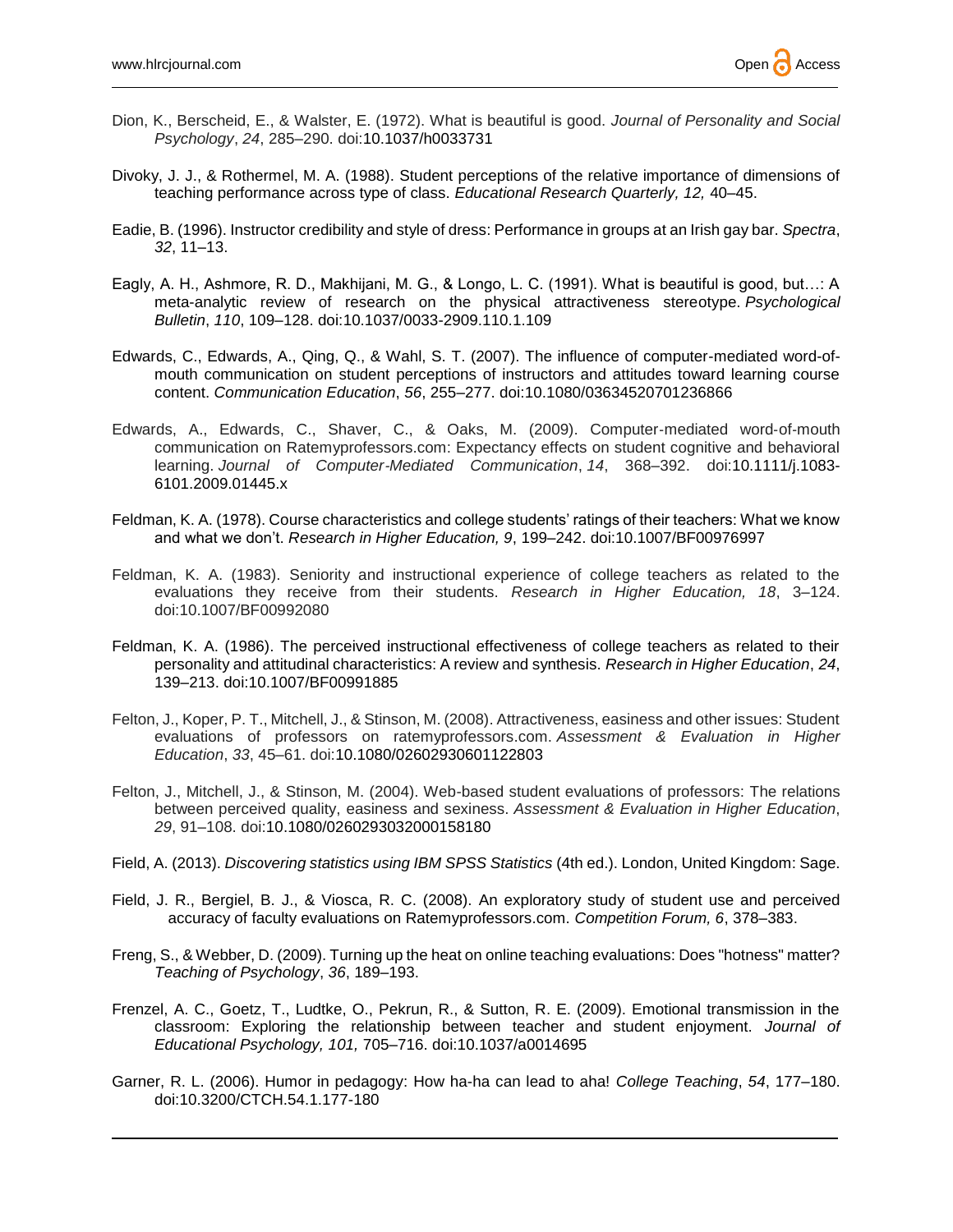- Gehrt, K., Louie, T. A., & Osland, A. (2015). Student and professor similarity: Exploring the effects of gender and relative age. *Journal of Education for Business*, *90*, 1–9. doi:10.1080/08832323.2014.968514
- Goldberg, G., & Callahan, J. (1991). Objectivity of student evaluations of instructors. *Journal of Education for Business*, *66*, 377–378. doi:10.1080/08832323.1991.10117505
- Gotlieb, J. (2011). Classroom entertainment, grades and student evaluations of business professors. *Journal of the Academy of Business Education*, *12,* 118–136.
- Griesemer, J. A. (2011). Using social media to enhance undergraduate business students learning experiences. In *Proceedings of the Northeast Business & Economics Association* (pp. 201–204). Philadelphia, PA: Northeast Business & Economics Association, Inc.
- Hamermesh, D., & Parker, A. (2005). Beauty in the classroom: Instructors' pulchritude and putative pedagogical productivity. *Economics of Education Review, 24*, 369–376.
- Hart, J., & Driver, J. (1978). Teacher evaluation as a function of student and instructor personality. *Teaching of Psychology*, *5*, 198–200. doi:10.1207/s15328023top0504\_8
- Hartman, K. B., & Hunt, J. B. (2013). What Ratemyprofessors.com reveals about how and why students evaluate their professors: a glimpse into the student mindset. *Marketing Education Review, 23*, 151e161. doi:10.2753/MER1052-8008230204
- Hayes, M. W., & Prus, J. (2014). Student use of quantitative and qualitative information on Ratemyprofessors.com for course selection. *College Student Journal, 48,* 675–688.
- Hossain, T. M. (2009). Hot or not: An analysis of online professor-shopping behavior of business students. *Journal of Education for Business*, *85*, 165–171. doi:10.1080/08832320903252439
- Howard, C. (2014). Ranking America's top colleges 2014. *Forbes.* Retrieved from <http://www.forbes.com/sites/carolinehoward/2014/07/30/ranking-americas-top-colleges-2014/>
- Huntsinger, J. R., & Smith, C. T. (2009). First thought, best thought: Positive mood maintains and negative mood degrades implicit-explicit attitude correspondence. *Personality and Social Psychology Bulletin, 35*, 187–197. doi:10.1177/0146167208327000
- Jenkins, S.J., & Downs, E. (2001). Relationship between faculty personality and student evaluation of courses. *College Student Journal, 35*, 636–640.
- Johnson, R. R., & Crews, A. D. (2013). My professor is hot! Correlates of RateMyProfessors.com ratings for criminal justice and criminology faculty members. *American Journal of Criminal Justice, 38*, 639– 656. doi:10.1007/s12103-012-9186-y
- Johnson, S. K., Podratz, K. E., Dipboye, R. L., & Gibbons, E. (2010). Physical attractiveness biases in ratings of employment suitability: Tracking down the "beauty is beastly" effect. *The Journal of Social Psychology*, *150*, 301–318. doi:10.1080/00224540903365414
- Joye, S., & Wilson, J. H. (2015). Professor age and gender affect student perceptions and grades. *Journal of the Scholarship of Teaching and Learning*, *15*, 126–138. doi:10.14434/josotl.v15i4.13466
- Karpen, S. C., Jia, L., & Rydell, R. J. (2012). Discrepancies between implicit and explicit attitude measures as an indicator of attitude strength. *European Journal of Social Psychology, 42*, 24–29. doi:10.1002/ejsp.849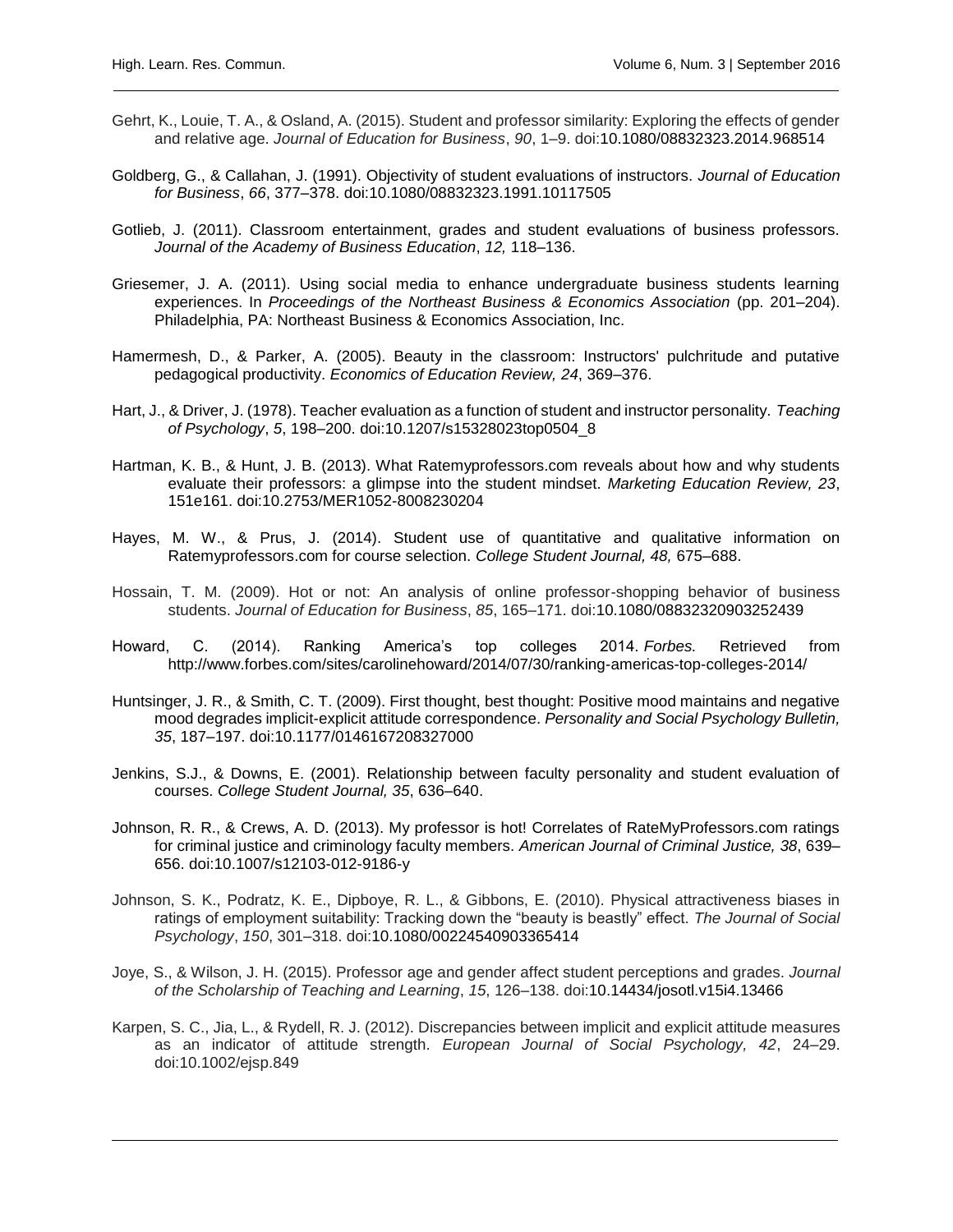- Keiner, L. E., & Gilman, C. S. (2015). Implementation of interactive engagement teaching methods in a physical oceanography course. *Journal of College Science Teaching*, *45*, 70–77.
- Kindred, J., & Mohammed, S. N. (2005). "He will crush you like an academic ninja!" Exploring teacher ratings on Ratemyprofessors.com. *Journal of Computer*‐*Mediated Communication*, *10*, 9. doi:10.1111/j.1083-6101.2005.tb00257.x
- Kinney, D. P., & Smith, S. P. (1992). Age and teaching performance. *Journal of Higher Education*, *63*, 282– 302. doi[:10.2307/1982016](http://dx.doi.org/10.2307/1982016)
- Kohn, J., & Hatfield, L. (2006). The role of gender in teaching effectiveness ratings of faculty. *Academy of Educational Leadership Journal*, *10*, 121–137. Retrieved from
- Kowai-Bell, N., Guadagno, R. E., Little, T., Preiss, N., & Hensley, R. (2011). Rate my expectations: How online evaluations of professors impact students' perceived control. *Computers in Human Behavior, 27*, 1862–1867. doi:10.1016/j.chb.2011.04.009
- Landry, N. M., Kurkul, K. E., & Poirier, C. R. (2010). Online faculty rating sites: Examining how students perceive and use Ratemyprofessors.com. *Psi Chi Journal of Undergraduate Research, 15*, 139–142.
- Lawson, R. A., & Stephenson, E. F. (2005). Easiness, attractiveness, and faculty evaluations: Evidence from ratemyprofessors.com. *Atlantic Economic Journal*, *33*, 485–486. doi:10.1007/s11293-005- 2873-z
- Legg, A. M., & Wilson, J. H. (2012). RateMyProfessors.com offers biased evaluations. *Assessment & Evaluation in Higher Education, 37*, 89–97. doi:10.1080/02602938.2010.507299
- Lewandowski Jr, G. W., Higgins, E., & Nardone, N. N. (2012). Just a harmless website? An experimental examination of RateMyProfessors.com's effect on student evaluations. *Assessment & Evaluation in Higher Education*, *37*, 987–1002. doi:10.1080/02602938.2011.594497
- Liu, J., Hu, J., & Furutan, O. (2013). The influence of student perceived professors' "hotness" on expertise, motivation, learning outcomes, and course satisfaction. *Journal of Education for Business, 88*, 94– 100. doi:10.1080/08832323.2011.652695
- MacNell, L., Driscoll, A., & Hunt, A. (2015). What's in a name: Exposing gender bias in student ratings of teaching. *Innovative Higher Education*, *40*, 291–303. Retrieved from http://link.springer.com/journal/10755
- Marsh, H. W. (1984) Students' evaluations of university teaching: Dimensionality, reliability, validity, potential biases and utility. *Journal of Educational Psychology, 76*, 707–754.
- Marsh, H. W., & Roche, L. A. (1997). Making students' evaluations of teaching effectiveness effective. *American Psychologist, 52,* 1187–1197. doi:10.1037/0003-066X.52.11.1187
- Mehng, S. A. (2015). *When is physical attractiveness not beneficial? Perceptions of warmth and competence, emotions, and job behaviors* (Unpublished doctoral dissertation). University of Minnesota, Minneapolis, Minnesota.
- Mertler, C. A., & Vannatta, R. A. (2005). *Advanced and multivariate statistical methods* (3rd ed.). Glendale, CA: Pyrczak.
- Messner, M. (2000). White guy habitus in the classroom: Challenging the reproduction of privilege. *Men and Masculinities*, *2*, 457–469. doi[:10.1177/1097184X00002004005](http://psycnet.apa.org/doi/10.1177/1097184X00002004005)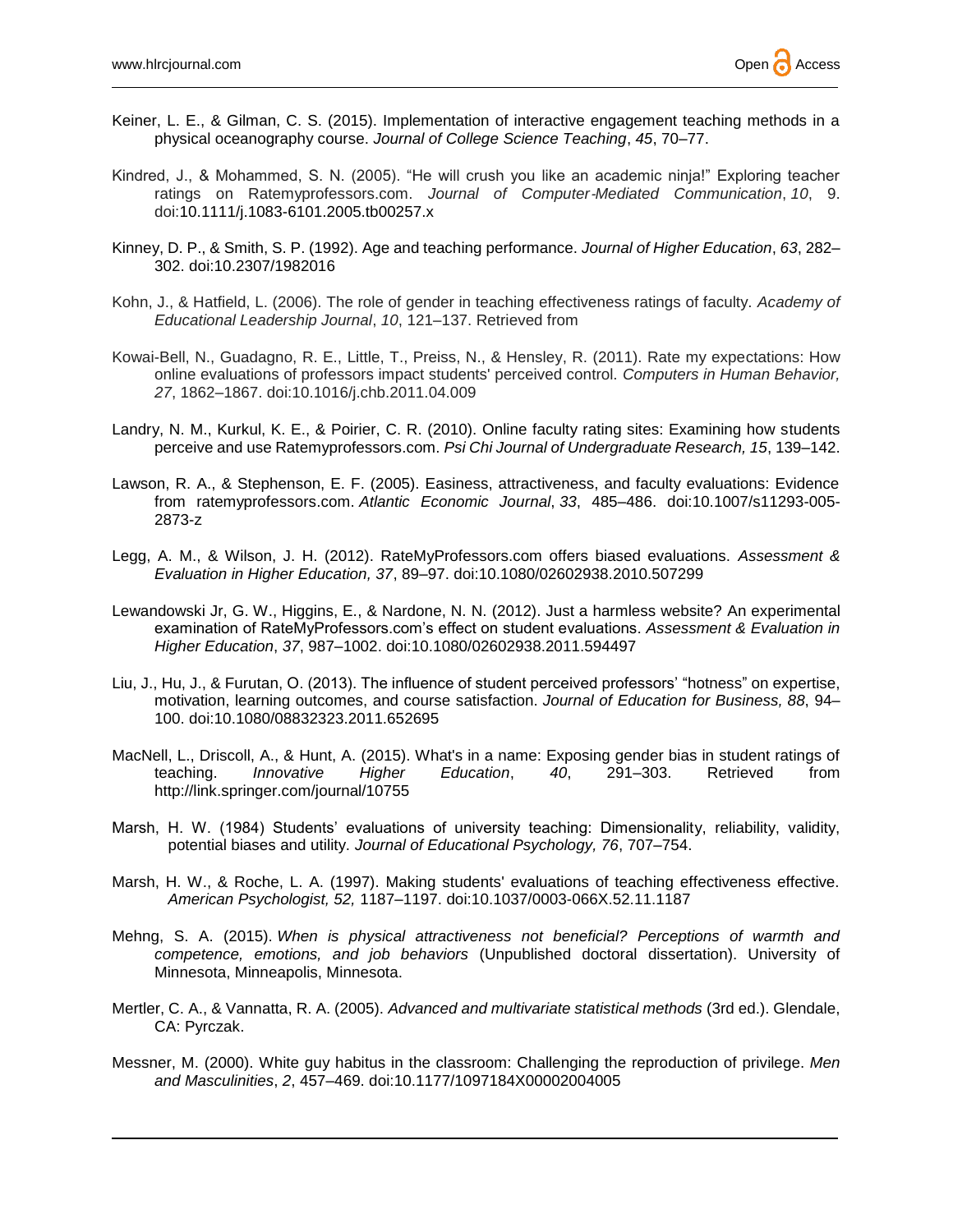- Micari, M., & Pazos, P. (2012). Connecting to the professor: Impact of the student–faculty relationship in a highly challenging course. *College Teaching, 60*, 41–47. doi:10.1080/87567555.2011.627576
- Montell, G. (2006, September 27). The art of the bogus rating. *The Chronicle of Higher Education*. Retrieved from<http://chronicle.com/article/The-Arts-of-the-Bogus-Rating/46887/>
- Moritsch, B. G., & Suter, W. N. (1988). Correlates of halo error in teacher evaluation. *Educational Research Quarterly*, *12*, 29–34.
- National Center for Educational Statistics. (2016). Nontraditional undergraduates: Definition and data. Retrieved from https://nces.ed.gov/pubs/web/97578e.asp
- O'Toole, D. M., Spinelli, M. A., & Wetzel, J. N. (2000). The important learning dimensions in the school of business: A survey of students and faculty. *Journal of Education for Business*, *75*, 338–342. doi:10.1080/08832320009599037
- Otto, J., Sanford, D. J., & Ross, D. N. (2008). Does ratemyprofessor.com really rate my professor? *Assessment & Evaluation in Higher Education, 33*, 1–16. doi:10.1080/02602930701293405

Pannapacker, W. A. (2007). The inescapability of your past. *The Chronicle of Higher Education, 53*, B11.

- Pekrun, R., Goetz, T., Titz, W., & Perry, R. P. (2002). Academic emotions in students' self-regulated learning and achievement: A program of qualitative and quantitative research. *Educational Psychologist*, *37*, 91–105. doi:10.1207/S15326985EP3702\_4
- Petchers, M. K., & Chow, J. C. (1988). Sources of variations in students' evaluations of instruction in a graduate social work program. *Journal of Social Work Education, 24*, 35–42. doi:10.1080/10437797.1988.10672095
- Peterson, R. A. (1994). A meta-analysis of Cronbach's coefficient alpha. *Journal of Consumer Research*, *21*, 381–391.
- Rate My Professors (RMP). (2016a). About RateMyProfessors.com. Retrieved from http://www.ratemyprofessors.com/About.jsp
- Rate My Professors (RMP). (2016b). How do you tally your ratings? Retrieved from http://www.ratemyprofessors.com/help.jsp#tally
- Rate My Professors (RMP). (2016c). Why didn't the chili pepper I gave my professor show up? Retrieved from http://www.ratemyprofessors.com/help.jsp#hotness
- Reid, L. D. (2010). The role of perceived race and gender in the evaluation of college teaching on RateMyProfessors.com. *Journal of Diversity in Higher Education*, *3*, 137–152. doi:10.1037/a0019865
- Richmond, A. S., Berglund, M. B., Epelbaum, V. B., & Klein, E. M. (2015). *a* + (b₁) professor–student rapport + (b₂) humor + (b₃) student engagement = (*Ŷ*) student ratings of instructors. *Teaching of Psychology*, *42*, 119–125. doi:10.1177/0098628315569924
- Riniolo, T. C., Johnson, K. C., Sherman, T. R., & Misso, J. A. (2006). Hot or not: Do professors perceived as physically attractive receive higher student evaluations? *Journal of General Psychology, 133*, 19– 35. doi:10.3200/GENP.133.1.19-35
- Romano, S. T., & Bordieri, J. E. (1989). Physical attractiveness stereotypes and students' perceptions of college professors. *Psychological Reports*, *64*, 1099–1102. doi:10.2466/pr0.1989.64.3c.1099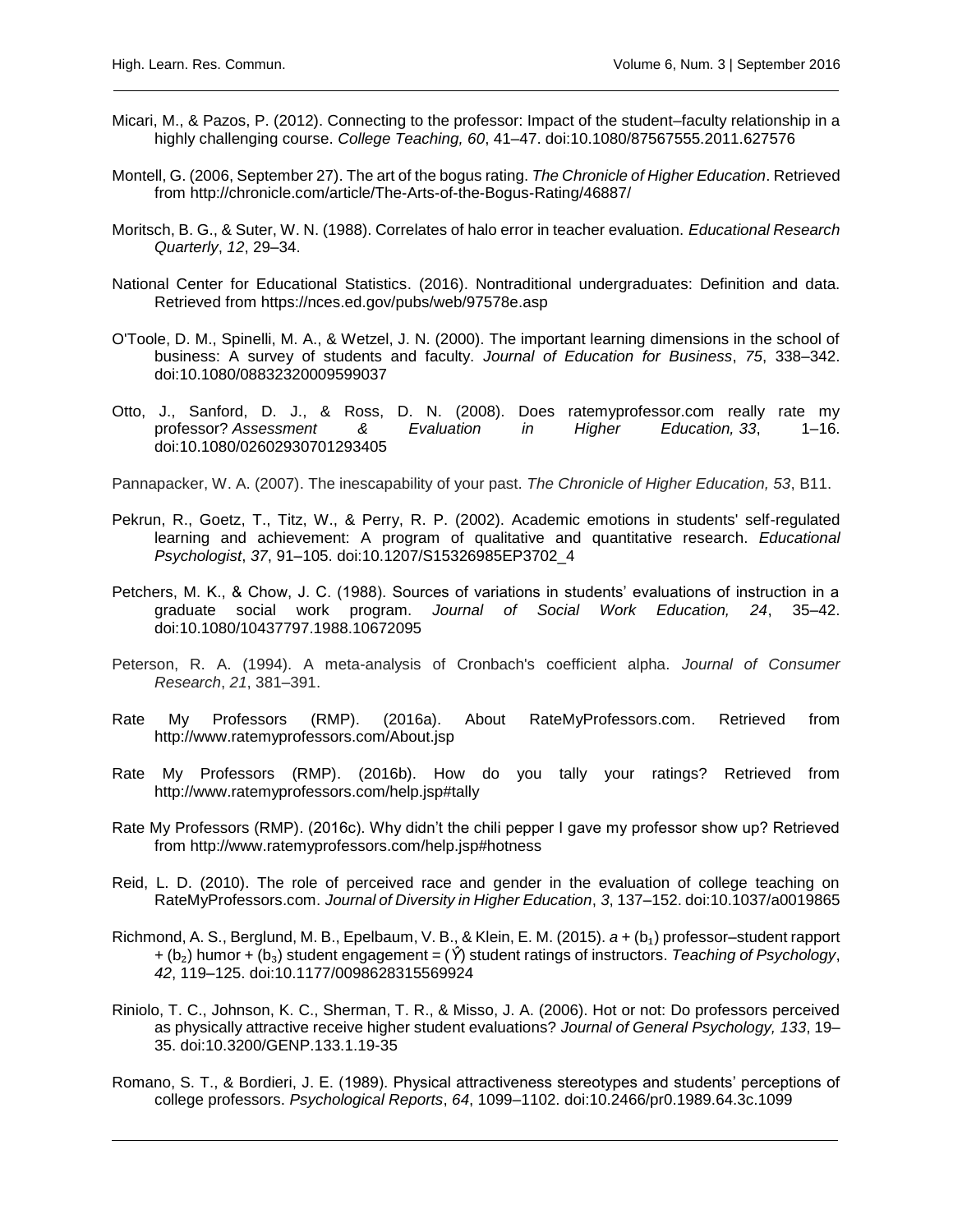- Rousseau, G. K., & Rogers, W. A. (1998). Computer usage patterns of university faculty members across the life span. *Computers in Human Behavior*, *14*, 417–428. doi[:10.1016/S0747-5632\(98\)00014-4](http://dx.doi.org/10.1016/S0747-5632(98)00014-4)
- Rydell, R. J., McConnell, A. R., & Mackie, D. M. (2008). Consequences of discrepant explicit and implicit attitudes: Cognitive dissonance and increased information processing. *Journal of Experimental Social Psychology, 44*, 1526–1532. doi:10.1016/j.jesp.2008.07.006
- Saeed, N., Yun, Y., & Sinnappan, S. (2009). Emerging web technologies in higher education: A case of incorporating blogs, podcasts and social bookmarks in a web programming course based on students' learning styles and technology preferences. *Journal of Educational Technology & Society*, *12*, 98–109.
- Scherr, F. C., & Scherr, S. S. (1990). Bias in student evaluations of teacher effectiveness. *Journal of Education for Business, 65*, 356–358.
- Sebastian, R. J., & Bristow, D. (2008). Formal or informal? The impact of style of dress and forms of address on business students' perceptions of professors. *Journal of Education for Business, 83*, 196–201. doi:10.3200/JOEB.83.4.196-201
- Silva, K. M., Silva, F. J., Quinn, M. A., Draper, J. N., Cover, K. R., & Munoff, A. A. (2008). Rate my professor: Online evaluations of psychology instructors. *Teaching of Psychology, 35,* 71–80. doi:10.1080/00986280801978434
- Sinclair, L., & Kunda, Z. (2000). Motivated stereotyping of women: She's fine if she praised me but incompetent if she criticized me. *Personality and Social Psychology Bulletin*, *26*, 1329–1342. doi:10.1177/0146167200263002
- Smith, C. T., & Nosek, B. A. (2011). Affective focus increases the concordance between implicit and explicit attitudes. *Social Psychology, 42*, 300–313. doi:10.1027/1864-9335/a000072
- Sonntag, M. E., Bassett, J. F., & Snyder, T. (2009). An empirical test of the validity of student evaluations of teaching made on RateMyProfessors.com. *Assessment & Evaluation in Higher Education, 34*, 499–504. doi:10.1080/02602930802079463
- Stonebraker, R., & Stone, G. (2015). Too old to teach? The effect of age on college and university professors. *Research in Higher Education*, *56*, 793–812. doi:10.1007/s11162-015-9374-y
- Stuber, J. M., Watson, A., Carle, A., & Staggs, K. (2009). Gender expectations and on-line evaluations of teaching: Evidence from RateMyProfessors.com. *Teaching in Higher Education*, *14*, 387–399. doi:10.1080/13562510903050137
- Theyson, K. C. (2015). Hot or not: The role of instructor quality and gender on the formation of positive illusions among students using RateMyProfessors.com. *Practical Research and Assessment*, *20*. Retrieved from<http://pareonline.net/getvn.asp?v=20&n=4>
- Timmerman, T. (2008). On the validity of RateMyProfessors.com. *Journal of Education for Business*, *84*, 55–61.doi:10.3200/JOEB.84.1.55-61
- Torok, S. E., McMorris, R. F., & Lin, W. (2004). Is humor an appreciated teaching tool? Perceptions of professors' teaching styles and use in humor. *College Teaching, 52*, 14–20. doi:10.3200/CTCH.52.1.14-20
- Vodanovich, S. J., & Piotrowski, C. (2005). Faculty attitudes toward web-based instruction may not be enough: Limited use and obstacles to implementation. *Journal of Educational Technology Systems*, *33*, 309–318. doi:10.2190/V2N7-DMC4-2JWB-5Q88